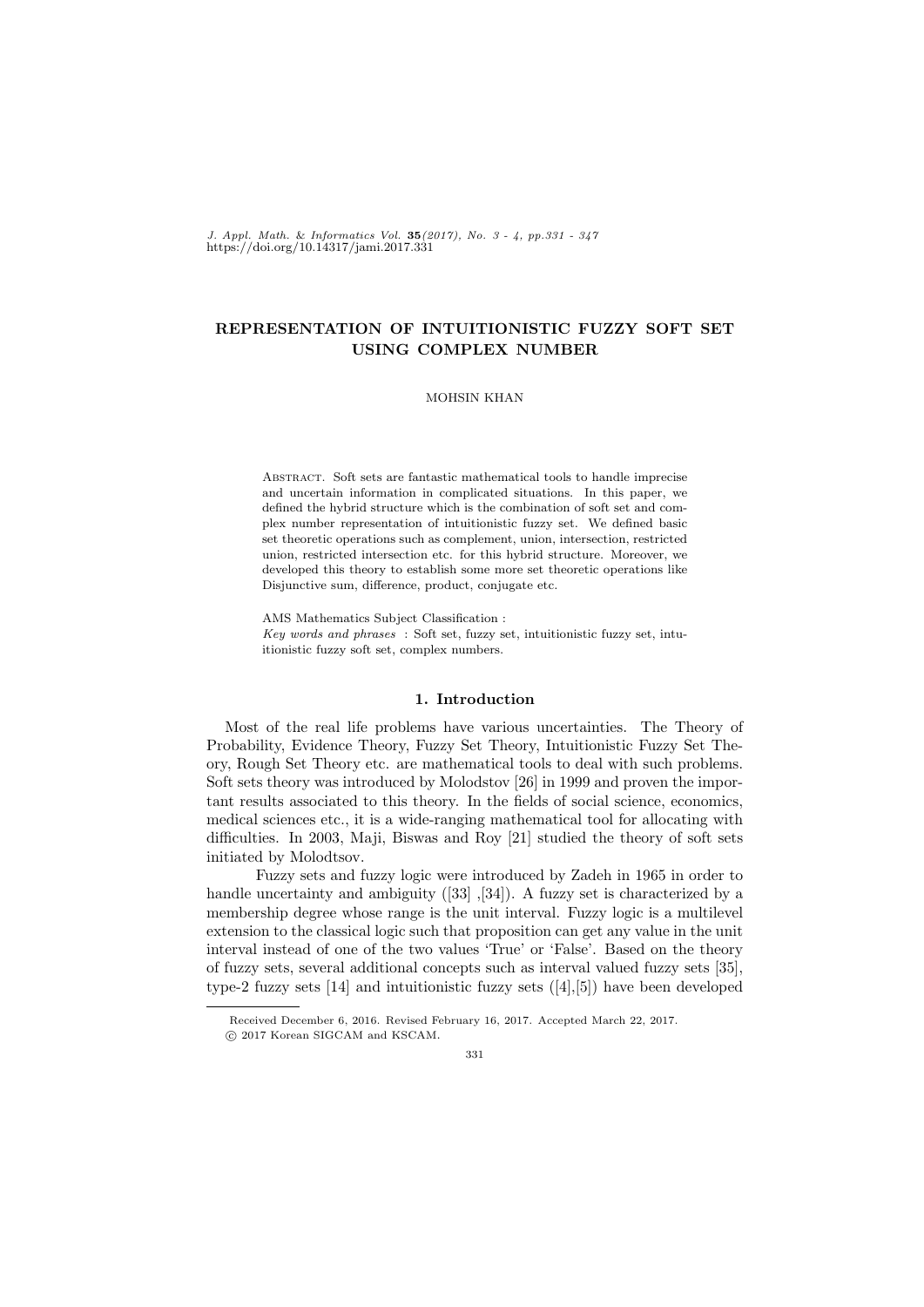in order to efficiently handle uncertainty. Fuzzy sets and fuzzy logic have applications in signal processing  $([24],[25])$ , control theory  $([18],[31])$ , reasoning [19], and data mining [15]. Intuitionistic fuzzy set was introduced by Atanassove in 1986 as a generalization of fuzzy set by adding the degree of non-membership into the fuzzy set [4]. Thus, an intuitionistic fuzzy set is characterized by a degree of membership and a degree of non-membership. Intuitionistic fuzzy sets has been successfully applied in the fields of modeling imprecision [16], decision making problems [14], pattern recognition [31], computational intelligence [13] and medical diagnosis [30].

Complex fuzzy set and logic, which is the extension of fuzzy sets and logic respectively, was first proposed by Ramot et al. ([28],[29]). According to their definition, a complex fuzzy set is characterized by a complex grade of membership which is a combination of a traditional fuzzy degree of membership referred to as the amplitude term with the addition of an extra term, the phase term. In similarity to the case of intuitionistic fuzzy set, a complex intuitionistic fuzzy set is characterized by a complex grade of membership and complex grade of non-membership [2]. And complex intuitionistic fuzzy sets [3] have been applied in multi attribute decision making problems.

Combining fuzzy sets with soft sets, Maji et al. [22] introduced the notion of fuzzy soft sets. This work were further revised and improved by Ahmad and Kharal [1]. They defined arbitrary fuzzy soft union and intersection and proved De Morgan Inclusions and De Morgan laws in fuzzy soft set theory. In 2011, Neog and Sut [27] put forward some propositions regarding fuzzy soft set theory. Thereafter, Maji and his coauthor [23] introduced the notion of intuitionistic fuzzy soft set which is based on the combination of the intuitionistic fuzzy sets and soft set models and they studied the properties of intuitionistic fuzzy soft set. M. Bora et al. [9] defined disjunctive sum and difference of two intuitionistic fuzzy soft sets and studied their basic properties. Additional literature on intuitionistic fuzzy soft sets have been studied  $([6],[8],[10],[11],[12],[17],[32],[36])$ . Kumar and Bajaj [20] introduced the concept of complex intuitionistic fuzzy soft sets which is parametric in nature. However, the theory of complex fuzzy sets and complex intuitionistic fuzzy sets are independent of the parametrization tools. Some real life problems, for example, multi-criteria decision making problems, involve the parametrization tools.

In this paper, we define the hybrid structure which is the combination of soft set and complex number representation of intuitionistic fuzzy set. The organization of this paper is followed. In section 1, we presented the literature review while in section 2, we discussed basic concepts. In section 3, intuitionistic fuzzy soft set based on complex numbers have been introduced with their basic set theoretic operations. Section 4 is further dedicated to some more set theoretic operations. De Morgan laws have been studied in section 5. Conclusion is given in section 6.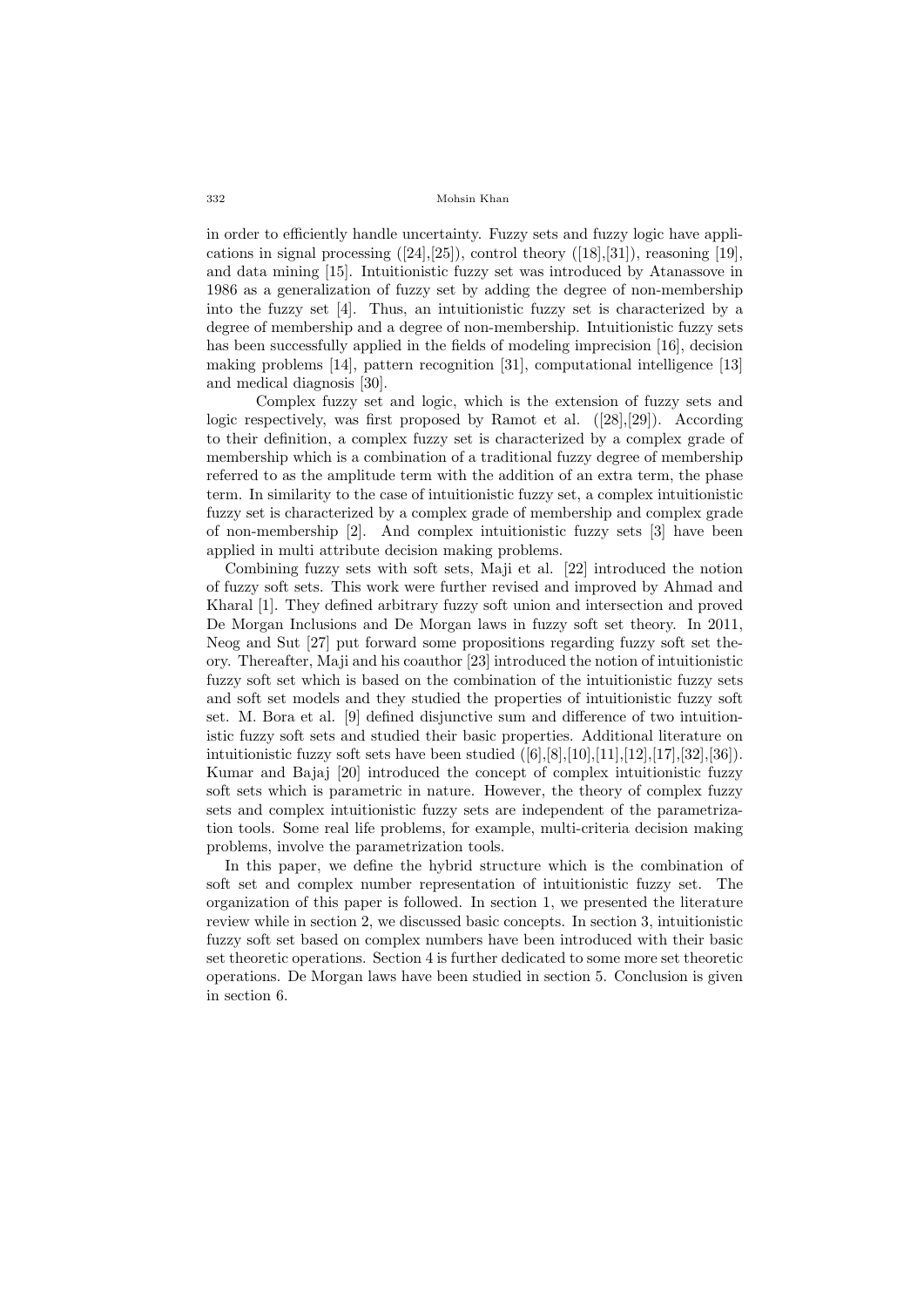#### **2. Basic Concepts**

**Definition 2.1.** [2] Let *X* be an initial universe set and  $\tilde{A}$  be an intuitionistic fuzzy soft set characterized by the complex number  $z = \mu + i\nu$ , where  $\mu$  is the degree of **membership**,  $\nu$  is the degree of non-membeship and *j* being the imaginary number which satisfies  $j^2 = -1$  and  $\mu, \nu \in [0, 1]$ .

**Definition 2.2.** [33] Let *X* be a non-empty set. A fuzzy set  $\tilde{F}$  in *X* is characterized by its membership function

 $\tilde{F}: X \to [0,1]$ . And  $\tilde{F}(\tilde{a})$  is interpreted as the degree of membership of an element  $\tilde{a}$  in fuzzy set  $\tilde{F}$  for each  $\tilde{a} \in X$ .

**Definition 2.3.** [26] A pair  $(\tilde{F}, E)$  is called a soft set (over *X*) if and only if  $\tilde{F}$ is a mapping of *E* into the set of all subsets of the set *X*.

In other words, the soft set is a parameterized family of subsets of the set *X*. Every  $\hat{F}(\varepsilon), \varepsilon \in E$ , from this family may be considered as the set of  $\varepsilon$ - elements of the soft set  $(F, E)$ , or as the set of  $\varepsilon$ - approximate elements of the soft set.

**Definition 2.4.** [23] Let *X* be an initial universe set and *E* be the set of parameters such that  $\tilde{A} \subseteq E$ . Let  $IF^X$  denote the collection of all intuitionistic fuzzy sets of *X*. A pair  $(\tilde{F}, \tilde{A})$  is called an intuitionistic fuzzy soft over *X* where  $\tilde{F}$  is a mapping given by  $\tilde{F}$  :  $\tilde{A} \to I F^X$  such that  $\tilde{F}(\varepsilon)$  is a subset of  $IF^X$  for all  $\varepsilon \in \tilde{A}$  such that

 $\tilde{F}(\varepsilon) = \{(\tilde{a}, \mu_{\tilde{F}_{(\varepsilon)}}(\tilde{a}), \nu_{\tilde{\mathbf{F}}_{(\varepsilon)}}(\tilde{\mathbf{a}})) : \tilde{a} \in X, \varepsilon \in \tilde{A}\},\$  where  $\mu, \nu$  denote the degrees of membership and non-membership respectively.

**Definition 2.5.** [9] A soft set  $(\tilde{F}, \tilde{A})$  over *X* is said to be absolute intuitionistic fuzzy soft set denoted by  $\tilde{A}$  if  $\forall \varepsilon \in \tilde{A}$ ,  $\tilde{F}(\varepsilon)$  is the absolute intuitionistic fuzzy set 1of *X*, where  $1(x) = 1, \forall x \in X$ .

**Definition 2.6.** [9] A soft set  $(\tilde{F}, \tilde{A})$  over *X* is said to be null intuitionistic fuzzy soft set denoted by  $\phi$  if  $\forall \varepsilon \in \tilde{A}$ ,  $\tilde{\mathbf{F}}(\varepsilon)$  is the null intuitionistic fuzzy set 0 of *X*, where  $0(x) = 0, \forall x \in X$ .

**Definition 2.7.** [9] Union of two intuitionistic fuzzy soft sets  $(\tilde{F}, \tilde{A})$  and  $(\tilde{G}, \tilde{B})$ over  $(X, E)$  is an intuitionistic fuzzy soft set  $(\tilde{H}, \tilde{C})$ , where  $\tilde{C} = (\tilde{A} \cup \tilde{B})$  and *∀ε ∈ C*˜,

$$
\tilde{H}(\varepsilon) = \begin{cases}\n\tilde{F}(\varepsilon), & \text{if } \varepsilon \in \tilde{A} - \tilde{B}, \\
\tilde{G}(\varepsilon), & \text{if } \varepsilon \in \tilde{B} - \tilde{A}, \\
\tilde{F}(\varepsilon) \cup \tilde{G}(\varepsilon), & \text{if } \varepsilon \in \tilde{A} \cap \tilde{B}.\n\end{cases}
$$

**Definition 2.8.** [9] Let  $(\tilde{F}, \tilde{A})$  and  $(\tilde{G}, \tilde{B})$  be two fuzzy soft sets in a soft class  $(X, E)$  with  $\tilde{A} \cap \tilde{B} \neq \emptyset$ . Then the intersection of two intuitionistic fuzzy soft sets  $(\tilde{F}, \tilde{A})$  and  $(\tilde{G}, \tilde{B})$  over  $(X, E)$  is an intuitionistic fuzzy soft set  $(\tilde{H}, \tilde{C})$ , where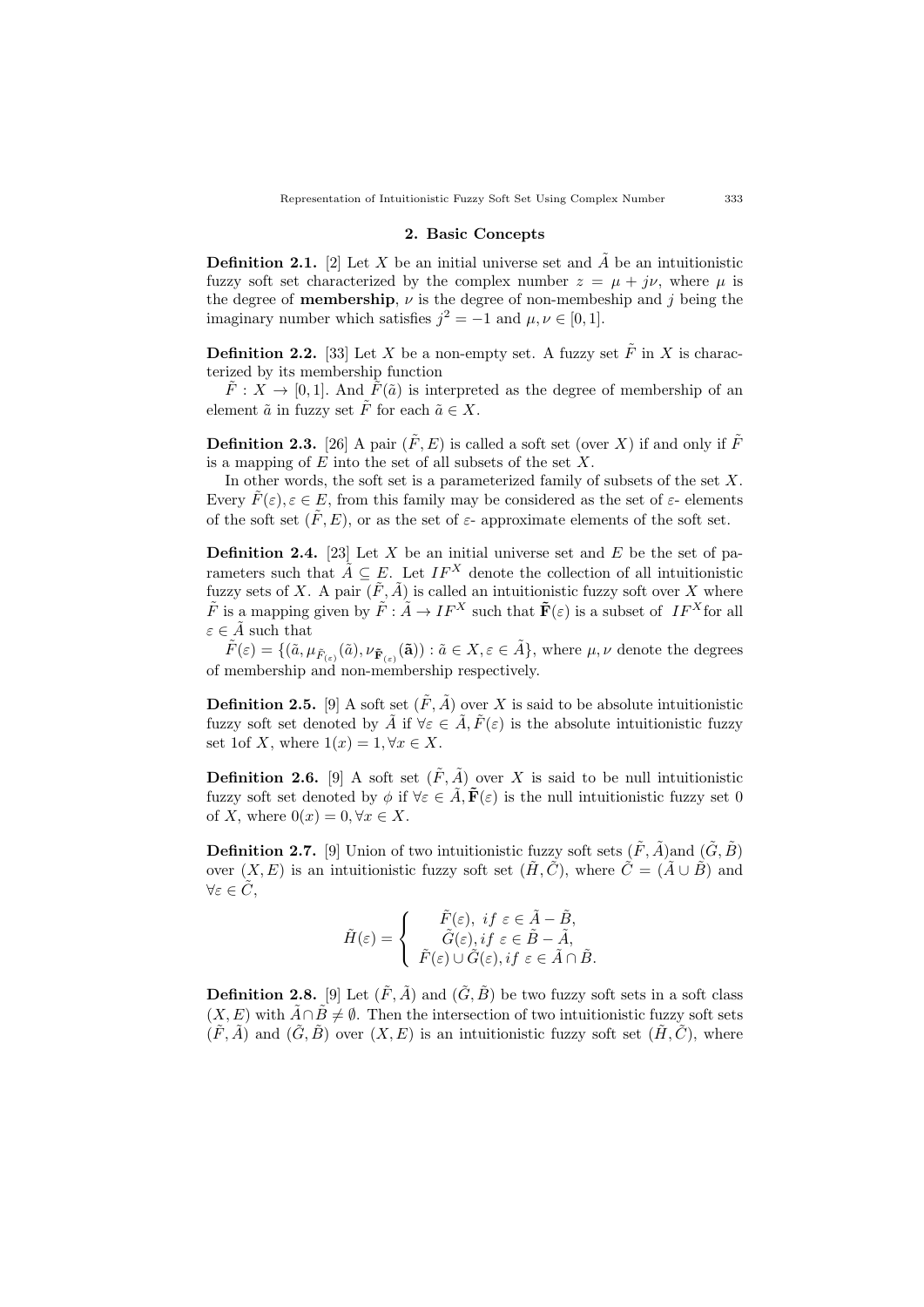$\tilde{C} = (\tilde{A} \cap \tilde{B})$  and  $\forall \varepsilon \in \tilde{C}$ ,

$$
\tilde{H}(\varepsilon) = \begin{cases}\n\tilde{F}(\varepsilon), & \text{if } \varepsilon \in \tilde{A} - \tilde{B}, \\
\tilde{G}(\varepsilon), & \text{if } \varepsilon \in \tilde{B} - \tilde{A}, \\
\tilde{F}(\varepsilon) \cap \tilde{G}(\varepsilon), & \text{if } \varepsilon \in \tilde{A} \cap \tilde{B}.\n\end{cases}
$$

**Definition 2.9.** [9] If  $(\tilde{F}, \tilde{A})$  and  $(\tilde{G}, \tilde{B})$  be two intuitionistic fuzzy soft sets, then  $(\tilde{F}, \tilde{A})$  *AND*  $(\tilde{G}, \tilde{B})$  is an intuitionistic fuzzy soft set denoted by  $(\tilde{F}, \tilde{A}) \wedge (\tilde{G}, \tilde{B}) =$  $(\tilde{H}, \tilde{A} \times \tilde{B})$ , where  $\tilde{H}(a_1, a_2) = \tilde{F}(a_1) \cap \tilde{G}(a_2) \forall a_1 \in \tilde{F}$  and  $a_2 \in \tilde{G}$ .

**Definition 2.10.** [9] Let  $(\tilde{F}, \tilde{A})$  and  $(\tilde{G}, \tilde{B})$  be two intuitionistic fuzzy soft sets, then  $(\tilde{F}, \tilde{A})$  *OR*  $(\tilde{G}, \tilde{B})$  is an intuitionistic fuzzy soft set denoted by  $(\tilde{F}, \tilde{A})$   $\vee$  $(\tilde{G}, \tilde{B}) = (\tilde{H}, \tilde{A} \times \tilde{B})$ , where  $\tilde{H}(a_1, a_2) = \tilde{F}(a_1) \cup \tilde{G}(a_2) \ \forall \ a_1 \in \tilde{F}$  and  $a_2 \in \tilde{G}$ .

## **3. Intuitionistic fuzzy soft set based on complex numbers and their set theoretic operations**

In this section, we introduced intuitionistic fuzzy soft **set** based on complex numbers and studied their set theoretic operations and properties.

**Definition 3.1.** Let *X* be an initial universe set and *E* be the set of parameters such that  $\tilde{A} \subseteq E$ . Let  $IF^X$  denote the collection of all intuitionistic fuzzy sets of *X* represented by complex numbers. A pair  $(\tilde{F}, \tilde{A})$  is called an intuitionistic fuzzy soft set based on complex numbers over *X* where  $\tilde{F}$  is a mapping given by  $\tilde{F}: \tilde{A} \to IF^X$  such that  $\tilde{F}(\varepsilon)$  is a subset of  $IF^X$  for all  $\varepsilon \in \tilde{A}$ .

**Definition 3.2.** Complement : The compliment of an intuitionistic fuzzy soft set  $(\tilde{F}, \tilde{A})$ , characterized by a complex number  $z = \mu + j\nu$ , where  $\mu$  and  $\nu$  are the degrees of membership and non-membership respectively, is denoted by  $\left(\tilde{F}, \tilde{A}\right)^C$ 

and is defined by  $(\tilde{F}, \tilde{A})^C = (\tilde{F}^C, -\tilde{A})$  where  $\tilde{F}^C : -\tilde{A} \to I F^X$  is the mapping given by  $\tilde{\mathbf{F}}^{C}(\varepsilon) = [\tilde{\mathbf{F}}(\varepsilon)]^{C}$  for all  $\tilde{a} \in \tilde{A}$ . Thus if  $\tilde{F}(\varepsilon) = {\tilde{a}, \mu_{\tilde{F}_{(\varepsilon)}}(\tilde{a}) + j\nu_{\tilde{F}_{(\varepsilon)}}(\tilde{a})}$ :  $\tilde{a} \in X$ , then  $\varepsilon \in \tilde{A}$ ,  $\tilde{F}^C(\varepsilon) = \{\tilde{a}, \nu_{\tilde{F}_{(\varepsilon)}}(\tilde{a}) + j(\mu_{\tilde{F}_{(\varepsilon)}}(\tilde{a})) : \tilde{a} \in X\}.$ 

**Example 3.3.** Let  $X = \{x_1, x_2, x_3\}$ and  $E = \{\tilde{a}_1, \tilde{a}_2, \tilde{a}_3, \tilde{a}_4, \tilde{a}_5\}$  and  $\tilde{A} =$  $\{\tilde{a}_1, \tilde{a}_2, \tilde{a}_3, \tilde{a}_4\} \subseteq E.$ 

Suppose that

$$
(\tilde{F},\tilde{A})=\left\{\begin{array}{c} \tilde{F}\left(\tilde{a}_1\right)=\left\{\left(x_1,0.4+0.3j\right),\left(x_2,0.5+0.1j\right),\left(x_3,0.6+0.2j\right)\right\},\\ \tilde{F}\left(\tilde{a}_2\right)=\left\{\left(x_1,0.7+0.1j\right),\left(x_2,0.8+0.1j\right),\left(x_3,0.5+0.3j\right)\right\},\\ \tilde{F}\left(\tilde{a}_3\right)=\left\{\left(x_1,0.5+0.3j\right),\left(x_2,0.4+0.2j\right),\left(x_3,0.9+0.01j\right)\right\},\\ \tilde{F}\left(\tilde{a}_4\right)=\left\{\left(x_1,0.3+0.2j\right),\left(x_2,0.4+0.02j\right),\left(x_3,0.7+0.03j\right)\right\}.\end{array}\right.
$$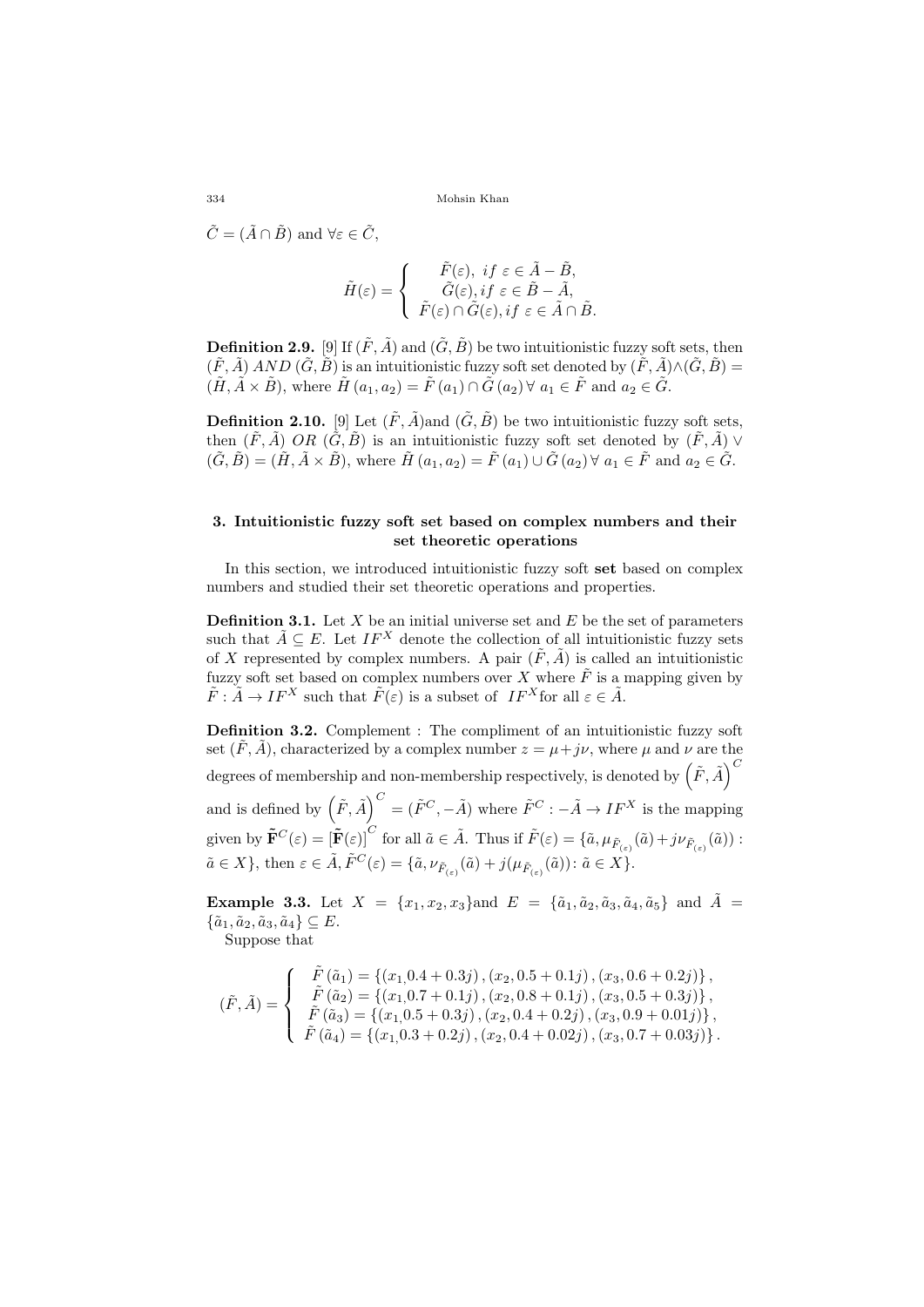Then, 
$$
(\tilde{F}, \tilde{A})^C = (\tilde{F}^C, -\tilde{A}) =
$$
  
\n
$$
\begin{cases}\n\tilde{F}^C(-\tilde{a}_1) = \{(x_1, 0.3 + 0.4j), (x_2, 0.1 + 0.5j), (x_3 0.2 + 0.6j)\}, \\
\tilde{F}^C(-\tilde{a}_2) = \{((x_1, 0.1 + 0.7j), (x_2, 0.01 + 0.8j), (x_3, 0.3 + 0.5j)\}, \\
\tilde{F}(\tilde{a}_3) = \{(x_1, 0.3 + 0.5j), (x_2, 0.2 + 0.4j), (x_3, 0.01 + 0.9j)\}, \\
\tilde{F}(\tilde{a}_4) = \{(x_1, 0.2 + 0.3j), (x_2, 0.02 + 0.4j), (x_3, 0.03 + 0.7j)\}.\n\end{cases}
$$

**Definition 3.4.** Absolute: A soft set  $(\tilde{F}, \tilde{A})$  over *X* is said to be absolute intuitionistic fuzzy soft set described by complex number  $z = \mu + i\nu$ , where  $\mu$ and  $\nu$  are the degrees of membership and non-membership respectively, and is denoted by  $\tilde{A}$  if  $\forall \varepsilon \in \tilde{A}$  and is defined as  $\tilde{F}(\varepsilon) = \{(\tilde{a}, \mu_{\tilde{F}(\varepsilon)}(\tilde{a}) + 0j) : \tilde{a} \in X\}$ .

**Definition 3.5.** Null: A soft set  $(\tilde{F}, \tilde{A})$  over X is said to be null intuitionistic fuzzy soft set described by complex number  $z = \mu + j\nu$ , where  $\mu$  and  $\nu$  are the degrees of membership and non-membership respectively, and is denoted by Φ  $i \text{if } \forall \varepsilon \in (\tilde{A}) \cdot \tilde{F}(\varepsilon) = \{ (\tilde{a}, 0 + j\nu_{\tilde{F}(\varepsilon)}(\tilde{a})) : \tilde{a} \in X \}.$ 

**Definition 3.6.** Union: Let  $(\tilde{F}, \tilde{A})$  and  $(\tilde{G}, \tilde{B})$  be two intuitionistic fuzzy soft sets over the same universe set *X* which are characterized by two complex numbers  $z_1 = \mu_1 + j\nu_1$  and  $z_2 = \mu_2 + j\nu_2$ , where  $\mu_1, \mu_2$  and  $\nu_1, \nu_2$  denotes the degrees of membership and non-membership respectively. Then the union of  $(\tilde{F}, \tilde{A})$  and  $(\tilde{G}, \tilde{B})$  denoted by  $(\tilde{F}, \tilde{A}) \cup (\tilde{G}, \tilde{B})$  and is defined as  $(\tilde{F}, \tilde{A}) \cup (\tilde{G}, \tilde{B}) = (\tilde{H}, \tilde{C})$ , where  $\tilde{C} = (\tilde{A} \cup \tilde{B})$  and the membership and non-membership of  $(\tilde{H}, \tilde{C})$  are as follows:  $H(\varepsilon)$ 

$$
= \left\{\begin{array}{c}\left\{\tilde{a},\mu_{\tilde{F}(\varepsilon)}(\tilde{a})+j\nu_{\tilde{F}(\varepsilon)}(\tilde{a}):\tilde{a}\in X\right\},if\ \varepsilon\in\tilde{A}-\tilde{B},\\ \left\{\tilde{a},\mu_{\tilde{G}(\varepsilon)}(\tilde{a})+j\nu_{\tilde{G}(\varepsilon)}(\tilde{a}):\tilde{a}\in X\right\},if\ \varepsilon\in\tilde{B}-\tilde{A},\\ \left\{\max\left(\mu_{\tilde{F}(\varepsilon)}(\tilde{a}),\mu_{\tilde{G}(\varepsilon)}(\tilde{a})\right)+j\min\left(\nu_{\tilde{F}(\varepsilon)}(\tilde{a}),\nu_{\tilde{G}(\varepsilon)}(\tilde{a})\right)\right\},if\ \varepsilon\in\tilde{A}\cap\tilde{B}.\end{array}\right.
$$

where  $\mu_{\tilde{H}(\varepsilon)} = \max \left( \mu_{\tilde{F}(\varepsilon)}(\tilde{a}), \mu_{\tilde{G}(\varepsilon)}(\tilde{a}) \right)$  and  $\nu_{\tilde{H}(\varepsilon)} = j \min \left( \nu_{\tilde{F}(\varepsilon)}(\tilde{a}), \nu_{\tilde{G}(\varepsilon)}(\tilde{a}) \right)$ .

**Definition 3.7.** Extended Union: The extended union of two intuitionistic fuzzy soft set  $(\tilde{F}, \tilde{A})$  and  $(\tilde{G}, \tilde{B})$  over a common universe X which are characterized by two complex numbers  $z_1 = \mu_1 + j\nu_1$  and  $z_2 = \mu_2 + j\nu_2$  where,  $\mu_1, \mu_2$  and  $\nu_1, \nu_2$ denotes the degrees of membership and non-membership respectively. Then the extended union of  $(\tilde{F}, \tilde{A})$  and  $(\tilde{G}, \tilde{B})$  is  $(\tilde{H}, \tilde{C})$ , where  $\tilde{C} = (\tilde{A} \cup \tilde{B})$  and  $\forall \varepsilon \in \tilde{C}$ ,  $\mathbf{H}(\varepsilon) =$ 

$$
\label{eq:11} \left\{\begin{array}{c} \{(\tilde{a},\mu_{\tilde{F}_{(\varepsilon)}}(\tilde{a})+j(\nu_{\tilde{F}_{(\varepsilon)}}(\tilde{a})): \tilde{a}\in X\},if\ \varepsilon\in \tilde{A}-\tilde{B}, \\ \{(\tilde{a},\mu_{\tilde{G}_{(\varepsilon)}}(\tilde{a})+j(\nu_{\tilde{G}_{(\varepsilon)}}(\tilde{a})): \tilde{a}\in X\},if\ \varepsilon\in \tilde{B}-\tilde{A}, \\ \{max(\mu_{\tilde{\mathbf{F}}_{(\varepsilon)}}(\tilde{\mathbf{a}}),\mu_{\tilde{G}_{(\varepsilon)}}(\tilde{a}))+jmin(\nu_{\tilde{F}_{(\varepsilon)}}(\tilde{a}),\nu_{\tilde{G}_{(\varepsilon)}}(\tilde{a})): \tilde{a}\in X\},if\ \varepsilon\in \tilde{A}\cap \tilde{B}. \end{array}\right.
$$

We write,  $(\tilde{F}, \tilde{A}) \cup_{E} (\tilde{G}, \tilde{B}) = (\tilde{H}, \tilde{C})$ .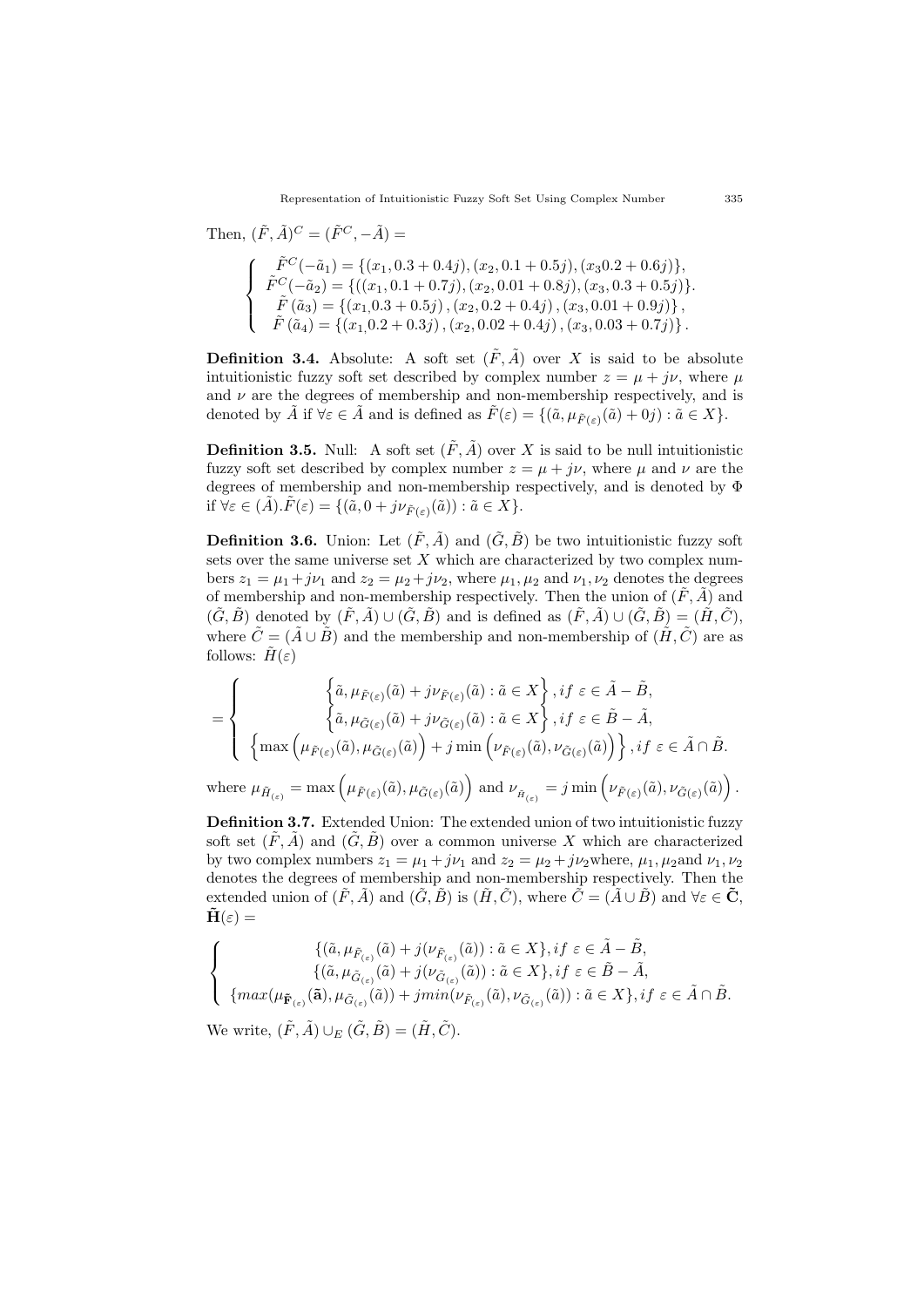**Definition 3.8.** Restricted Union: Let  $(\tilde{F}, \tilde{A})$  and  $(\tilde{G}, \tilde{B})$  be two intuitionistic fuzzy soft sets over the same universe set *X* such that  $\tilde{A} \cap \tilde{B} \neq 0$ , is characterized by complex numbers  $z_1 = \mu_1 + j\nu_1$  and  $z_2 = \mu_2 + j\nu_2$ , where  $\mu_1, \mu_2$  and  $\nu_1, \nu_2$  denotes the degrees of membership and non-membership respectively. The restricted union of  $(F, A)$  and  $(G, B)$  is denoted by  $((F, A) \cup_R)$  $(\tilde{G}, \tilde{B})$  =  $(\tilde{H}, \tilde{C})$ , and is defined as  $((\tilde{F}, \tilde{A}) \cup_R (\tilde{G}, \tilde{B})) = (\tilde{H}, \tilde{C})$ , where  $\tilde{C} =$  $(\tilde{A} \cap \tilde{B})$  and  $\forall \varepsilon \in \tilde{\mathbf{C}}, \tilde{H}(\varepsilon) = \tilde{F}(\varepsilon) \cup \tilde{G}(\varepsilon)$ .

**Definition 3.9.** Intersection: Let  $(\tilde{F}, \tilde{A})$  and  $(\tilde{G}, \tilde{B})$  be two intuitionistic fuzzy soft sets over the same universe set *X* such that  $\tilde{A} \cap \tilde{B} \neq 0$ , characterized by complex numbers  $z_1 = \mu_1 + j\nu_1$  and  $z_2 = \mu_2 + j\nu_2$ , where  $\mu_1, \mu_2$  and  $\nu_1, \nu_2$ denotes the degrees of membership and non-membership respectively. Then the intersection of  $(\tilde{F}, \tilde{A})$  and  $(\tilde{G}, \tilde{B})$  denoted by  $(\tilde{F}, \tilde{A}) \cap (\tilde{G}, \tilde{B})$  and is defined as  $(\tilde{F}, \tilde{A}) \cap (\tilde{G}, \tilde{B}) = (\tilde{K}, \tilde{C})$ , where  $\tilde{C} = (\tilde{A} \cap \tilde{B})$  and the membership and nonmembership of  $(\tilde{K}, \tilde{C})$  are as follows:  $\tilde{K}(\varepsilon) =$ 

$$
\label{eq:21} \left\{\begin{array}{c} \{(\tilde{a},\mu_{\tilde{F}_{(\varepsilon)}}(\tilde{a})+j(\nu_{\tilde{F}_{(\varepsilon)}}(\tilde{a})): \tilde{a}\in X\},if\ \varepsilon\in \tilde{A}-\tilde{B},\\ \{(\tilde{a},\mu_{\tilde{G}_{(\varepsilon)}}(\tilde{a})+j(\nu_{\tilde{G}_{(\varepsilon)}}(\tilde{a})): \tilde{a}\in X\},if\ \varepsilon\in \tilde{B}-\tilde{A},\\ \{\min(\mu_{\tilde{\mathbf{F}}_{(\varepsilon)}}(\tilde{\mathbf{a}}),\mu_{\tilde{G}_{(\varepsilon)}}(\tilde{a}))+j\max(\nu_{\tilde{F}_{(\varepsilon)}}(\tilde{a}),\nu_{\tilde{G}_{(\varepsilon)}}(\tilde{a})): \tilde{a}\in X\},if\ \varepsilon\in \tilde{A}\cap \tilde{B}. \end{array}\right.
$$

**Definition 3.10.** Extended intersection: The extended intersection of two intuitionistic fuzzy soft sets  $(\tilde{F}, \tilde{A})$  *and* $(\tilde{G}, \tilde{B})$  over a common universe X is characterized by two complex numbers  $z_1 = \mu_1 + j\nu_1$  and  $z_2 = \mu_2 + j\nu_2$ , where  $\mu_1, \mu_2$  and  $\nu_1, \nu_2$ , denotes the degrees of membership and non-membership respectively. The extended intersection of  $(\tilde{F}, \tilde{A})$  and  $(\tilde{G}, \tilde{B})is(\tilde{K}, \tilde{C})$ , where  $\tilde{C} = (\tilde{A} \cup \tilde{B})$  and  $\forall \varepsilon \in \tilde{C}, \, \tilde{K}(\varepsilon) =$ 

$$
\label{eq:21} \left\{\begin{array}{c} \{(\tilde{a},\mu_{\tilde{F}_{(\varepsilon)}}(\tilde{a})+j(\nu_{\tilde{F}_{(\varepsilon)}}(\tilde{a})): \tilde{a}\in X\},if\ \varepsilon\in \tilde{A}-\tilde{B},\\[3pt] \{(\tilde{a},\mu_{\tilde{G}_{(\varepsilon)}}(\tilde{a})+j(\nu_{\tilde{G}_{(\varepsilon)}}(\tilde{a})): \tilde{a}\in X\},if\ \varepsilon\in \tilde{B}-\tilde{A},\\[3pt] \max(\mu_{\tilde{F}_{(\varepsilon)}}(\tilde{a}),\mu_{\tilde{G}_{(\varepsilon)}}(\tilde{a}))+j\min(\nu_{\tilde{F}_{(\varepsilon)}}(\tilde{a}),\nu_{\tilde{G}_{(\varepsilon)}}(\tilde{a})): \tilde{a}\in X\},if\ \varepsilon\in \tilde{A}\cap \tilde{B}. \end{array}\right.
$$

We write,  $(\tilde{F}, \tilde{A}) \cap_E (\tilde{G}, \tilde{B}) = (\tilde{K}, \tilde{C})$ .

**Definition 3.11.** Restricted intersection: Let  $(\tilde{F}, \tilde{A})$  and  $(\tilde{G}, \tilde{B})$  be two intuitionistic fuzzy soft sets over the same universe set *X* such that  $\tilde{A} \cap \tilde{B} \neq 0$ characterized by complex numbers  $z_1 = \mu_1 + j\nu_1$  and  $z_2 = \mu_2 + j\nu_2$ , where  $\mu_1, \mu_2$  and  $\nu_1, \nu_2$ , denotes the degrees of membership and non-membership respectively. Then the restricted intersection of  $(\tilde{F}, \tilde{A})$  and  $(\tilde{G}, \tilde{B})$  is denoted  $\mathrm{by}(\tilde{F},\tilde{A})\cap_R(\tilde{G},\tilde{B})=(\tilde{K},\tilde{C}),$  where  $\tilde{C}=\tilde{A}\cap\tilde{B}$  and  $\forall \varepsilon\in\tilde{C},\tilde{K}(\varepsilon)=\tilde{F}(\varepsilon)\cap\tilde{G}(\varepsilon).$ **Example 3.12.** Let *X* be the initial universe and *E* be the set of parameters,  $X = \{x_1, x_2, x_3, x_4\}, E = \{\tilde{a}_1, \tilde{a}_2, \tilde{a}_3, \tilde{a}_4, \tilde{a}_5\}.$  Suppose  $\tilde{A} = \{\tilde{a}_1, \tilde{a}_2, \tilde{a}_3\} \subseteq E$ , and  $\tilde{B} = {\tilde{a}_1, \tilde{a}_2, \tilde{a}_4, \tilde{a}_5} \subseteq E$ . We consider the IFSSs:  $(\tilde{F}, \tilde{A})$ 

$$
\begin{cases}\n\tilde{F}(\tilde{a}_1) = \{ (x_1, 0.8 + 0.1j), (x_2, 0.7 + 0.2j), (x_3, 0.4 + 0.3j), (x_4, 0.5 + 0.4j) \}, \\
\tilde{F}(\tilde{a}_2) = \{ (x_1, 0.6 + 0.22j), (x_2, 0.4 + 0.5j), (x_3, 0.3 + 0.2j), (x_4, 0.1 + 0.06j) \}, \\
\tilde{F}(\tilde{a}_3) = \{ (x_1, 0.7 + 0.03j), (x_2, 0.8 + 0.05j), (x_3, 0.4 + 0.3j), (x_4, 0.2 + 0.01j) \},\n\end{cases}
$$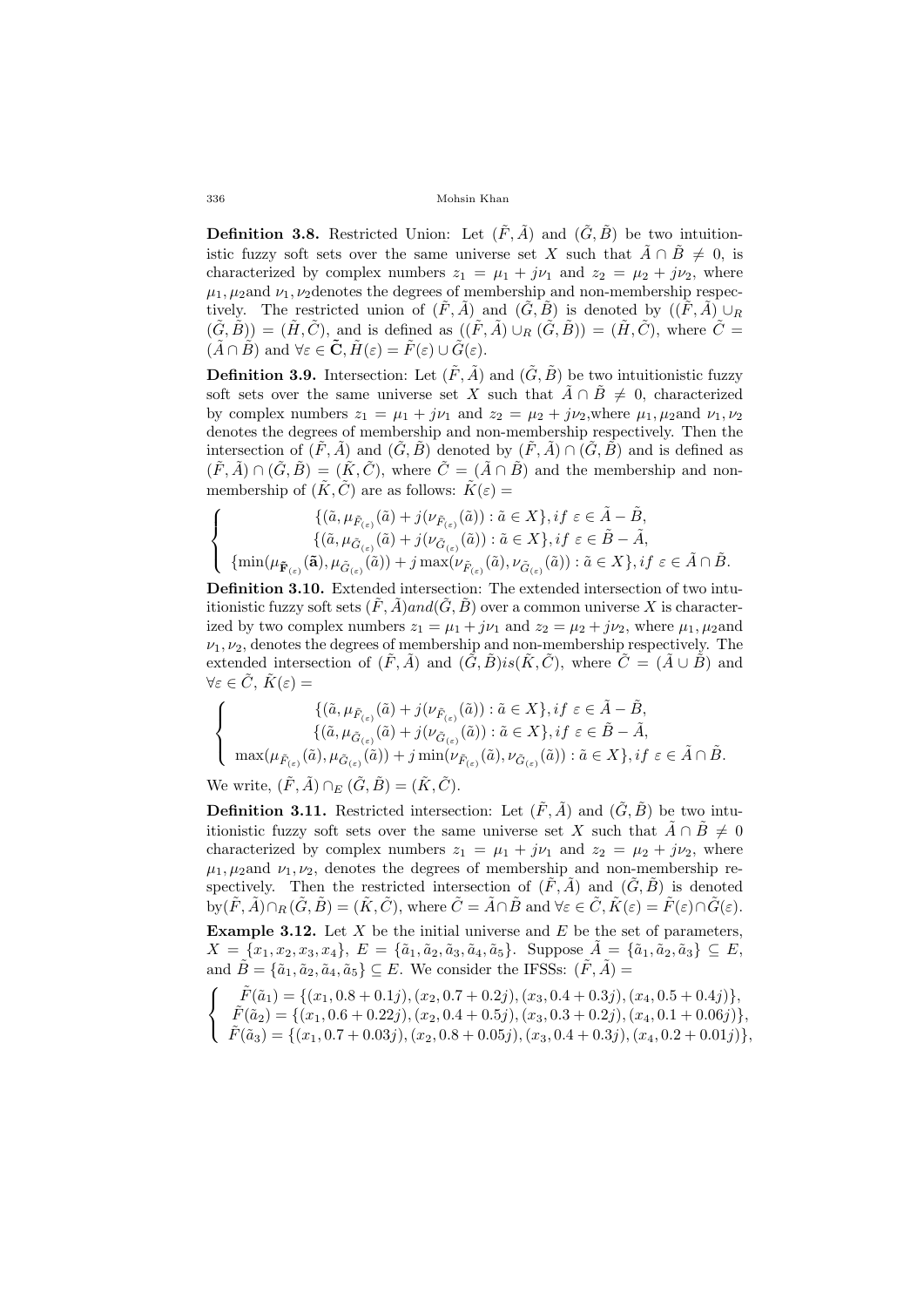And 
$$
(\tilde{G}, \tilde{B})
$$
 =  
\n
$$
\begin{cases}\n\tilde{G}(\tilde{a}_1) = \{ (x_1, 0.7 + 0.3j), (x_2, 0.5 + 0.44j), (x_3, 0.6 + 0.33j), (x_4, 0.3 + 0.22j) \}, \\
\tilde{G}(\tilde{a}_2) = \{ (x_1, 0.5 + 0.04j), (x_2, 0.7 + 0.05j), (x_3, 0.3 + 0.04j), (x_4, 0.2 + 0.02j) \}, \\
\tilde{G}(\tilde{a}_4) = \{ (x_1, 0.2 + 0.05j), (x_2, 0.6 + 0.01j), (x_3, 0.9 + 0.01j), (x_4, 1 + 0j) \}, \\
\tilde{G}(\tilde{a}_5) = \{ (x_1, 0.8 + 0.02j), (x_2, 0.7 + 0.03j), (x_3, 0.6 + 0.04j), (x_4, 0.1 + 0.5j) \},\n\end{cases}
$$

(i) For union,  $(\tilde{F}, \tilde{A}) \cup (\tilde{G}, \tilde{B}) = (\tilde{H}, \tilde{C})$ , where  $\tilde{C} = (\tilde{A} \cup \tilde{B}) = {\tilde{a}_1, \tilde{a}_2, \tilde{a}_3, \tilde{a}_4, \tilde{a}_5}$ and,  $(\tilde{H}, \tilde{C}) =$ 

$$
\left\{\begin{array}{c} \tilde{H}(\tilde{a}_1)=\{(x_1,0.8+0.1j),(x_2,0.7+0.2j),(x_3,0.6+0.3j),(x_4,0.5+0.4j)\},\\ \tilde{H}(\tilde{a}_2)=\{(x_1,0.6+0.02j),(x_2,0.7+0.05j),(x_3,0.3+0.2j),(x_4,0.2+0.02j)\},\\ \tilde{H}(\tilde{a}_3)=\{(x_1,0.7+0.03j),(x_2,0.8+0.05j),(x_3,0.9+0.01j),(x_4,1+0j)\},\\ \tilde{H}(\tilde{a}_4)=\{(x_1,0.8+0.02j),(x_2,0.7+0.03j),(x_3,0.6+0.04j),(x_4,0.1+0.5j)\},\\ \tilde{H}(\tilde{a}_5)=\{(x_1,0.9+0.1j),(x_2,0.7+0.2j),(x_3,0.5+0.3j),(x_4,0.4+0.6j)\}. \end{array}\right.
$$

(ii) For intersection,  $(\tilde{F}, \tilde{A}) \cap (\tilde{G}, \tilde{B}) = (\tilde{K}, \tilde{C})$ , where  $\tilde{C} = (\tilde{A} \cap \tilde{B}) = {\tilde{a}_1, \tilde{a}_2}$ ,  $(\tilde{K}, \tilde{C}) =$ 

$$
\begin{cases}\n\tilde{K}(\tilde{a}_1) = \{ (x_1, 0.7 + 0.3j), (x_2, 0.5 + 0.44j), (x_3, 0.4 + 0.3j), (x_4, 0.3 + 0.22j) \}, \\
\tilde{K}(\tilde{a}_2) = \{ (x_1, 0.5 + 0.04j), (x_2, 0.4 + 0.05j), (x_3, 0.3 + 0.04j), (x_4, 0.1 + 0.06j) \}.\n\end{cases}
$$

**Example 3.13.** Let *X* be the initial universe and *E* be the set of parameters,  $X = \{x_1, x_2, x_3, x_4\}, E = \{\tilde{a}_1, \tilde{a}_2, \tilde{a}_3, \tilde{a}_4, \tilde{a}_5\}.$  Suppose  $\tilde{A} = \{\tilde{a}_1, \tilde{a}_2\} \subseteq E$ , and  $\tilde{B} = \{\tilde{a}_2, \tilde{a}_4\} \subseteq E$ . Let  $(\tilde{F}, \tilde{A})$  and  $(\tilde{G}, \tilde{B})$  be the intuitionistic fuzzy soft sets over *X* characterized by complex numbers is defined by the following:  $(\tilde{F}, \tilde{A}) =$ 

$$
\begin{cases}\n\tilde{F}(\tilde{a}_1) = \{(x_1, 0.6 + 0.3j), (x_2, 0.8 + 0.1j), (x_3, 0.5 + 0.4j), (x_4, 0.4 + 0.1j)\}, \\
\tilde{F}(\tilde{a}_2) = \{(x_1, 0.3 + 0.5j), (x_2, 0.2 + 0.4j), (x_3, 0.9 + 0.01j), (x_4, 1 + 0j)\},\n\end{cases}
$$

And  $(\tilde{G}, \tilde{B}) =$ 

$$
\begin{cases}\n\tilde{G}(\tilde{a}_2) = \{(x_1, 0.5 + 0.1j), (x_2, 0.6 + 0.02j), (x_3, 0.4 + 0.5j), (x_4, 0.2 + 0.6j)\}, \\
\tilde{G}(\tilde{a}_4) = \{(x_1, 0.9 + 0.1j), (x_2, 0.7 + 0.2j), (x_3, 0.6 + 0.3j), (x_4, 0.5 + 0.06j)\},\n\end{cases}
$$

 $(i)$  *For Extended union,*  $(\tilde{F}, \tilde{A}) \cup_E (\tilde{G}, \tilde{B}) = (\tilde{H}, \tilde{C})$ , where  $(\tilde{H}, \tilde{C}) =$ 

$$
\left\{\begin{array}{c}\tilde{H}(\tilde{a}_1)=\{(x_1,0.6+0.3j),(x_2,0.8+0.1j),(x_3,0.5+0.4j),(x_4,0.4+0.1j)\},\\ \tilde{H}(\tilde{a}_2)=\{(x_1,0.5+0.1j),(x_2,0.6+0.02j),(x_3,0.9+0.01j),(x_4,1+0j)\},\\ \tilde{H}(\tilde{a}_4)=\{(x_1,0.9+0.1j),(x_2,0.7+0.2j),(x_3,0.6+0.3j),(x_4,0.5+0.06j)\}.\end{array}\right.
$$

 $(i)$  *For Restricted union,*  $(\tilde{F}, \tilde{A}) \cup_R (\tilde{G}, \tilde{B}) = (\tilde{H}, \tilde{C})$ , where  $(\tilde{H}, \tilde{C}) =$  $\{\tilde{H}(\tilde{a}_2) = \{(x_1, 0.5 + 0.1j), (x_2, 0.6 + 0.02j), (x_3, 0.9 + 0.01j), (x_4, 1 + 0j)\}.$  $(iii)$  *For Extended intersection*,  $(\tilde{F}, \tilde{A}) \cap_E (\tilde{G}, \tilde{B}) = (\tilde{K}, \tilde{C})$ , where  $(\tilde{K}, \tilde{C}) =$ 

$$
\begin{cases}\n\tilde{K}(\tilde{a}_1) = \{(x_1, 0.6 + 0.3j), (x_2, 0.8 + 0.1j), (x_3, 0.5 + 0.4j), (x_4, 0.4 + 0.1j)\}, \\
\tilde{K}(\tilde{a}_2) = \{(x_1, 0.3 + 0.5j), (x_2, 0.2 + 0.4j), (x_3, 0.4 + 0.5j), (x_4, 0.2 + 0.6j)\}, \\
\tilde{K}(\tilde{a}_4) = \{(x_1, 0.9 + 0.1j), (x_2, 0.7 + 0.2j), (x_3, 0.6 + 0.3j), (x_4, 0.5 + 0.06j)\}.\n\end{cases}
$$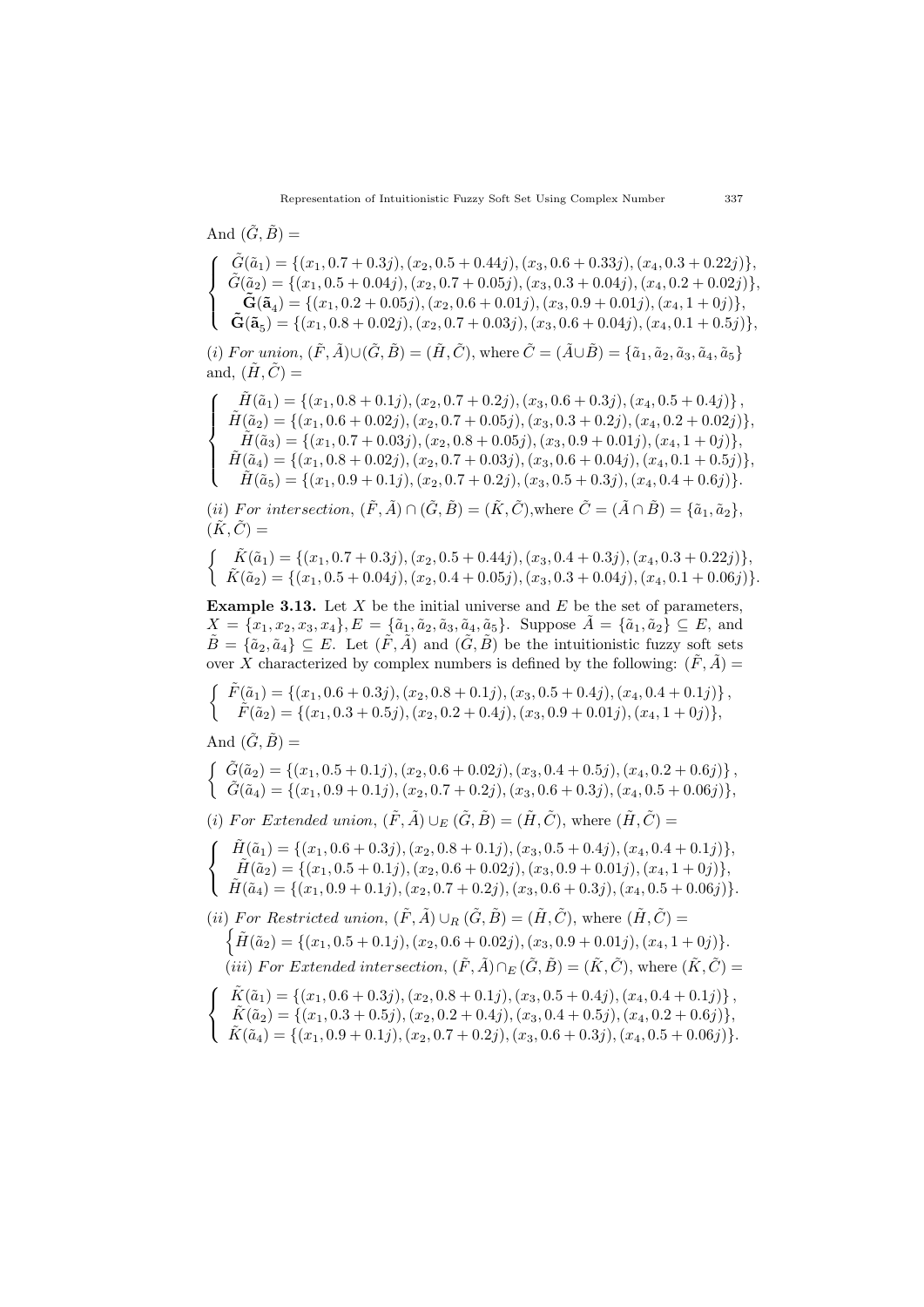(*iv*) *For Restricted intersection,*  $(\tilde{F}, \tilde{A}) \cup_R (\tilde{G}, \tilde{B}) = (\tilde{K}, \tilde{C})$ *, where*  $(\tilde{K}, \tilde{C}) =$ 

 $\left\{\{\tilde{K}(\tilde{a}_2) = \{(x_1, 0.3 + 0.5j), (x_2, 0.2 + 0.4j), (x_3, 0.4 + 0.5j), (x_4, 0.2 + 0.6j)\}\right\}.$ 

**Definition 3.14.** Conjugate: The conjugate of an intuitionistic fuzzy soft set  $(\tilde{F}, \tilde{A})$  characterized by a complex number  $z = \mu + i\nu$ , where  $\mu$  and  $\nu$  are the degrees of membership and non-membership respectively, is denoted by  $(\tilde{F}, \tilde{A})^$ is defined as  $(\tilde{F}, \tilde{A})^{-} = (\tilde{F}, \tilde{A}^{-})$  where  $\tilde{F}: \tilde{A}^{-} \to I F^X$  is given by  $\tilde{F}[(\varepsilon)]^{-} =$  $\tilde{F}(\varepsilon)^{-}$  for all  $\varepsilon^{-} \in \tilde{A}^{-}$ . Thus if  $\tilde{F}(\varepsilon) = {\tilde{a}, \mu_{\tilde{F}_{(\varepsilon)}}(\tilde{a}) + j(\nu_{\tilde{F}_{(\varepsilon)}}(\tilde{a})) : \tilde{a} \in X}$ . Then  $\tilde{F}(\varepsilon)^{-} = {\{\tilde{a}, \mu_{\tilde{F}_{(\varepsilon)}}(\tilde{a}) - j(\nu_{\tilde{F}_{(\varepsilon)}}(\tilde{a})): \tilde{a} \in X\}}.$ 

**Definition 3.15.** OR: Let  $(\tilde{F}, \tilde{A})$  and  $(\tilde{G}, \tilde{B})$  be two intuitionistic fuzzy soft sets characterized by two complex numbers  $z_1 = \mu_1 + j\nu_1$  and  $z_2 = \mu_2 + j\nu_2$ , where  $\mu_1, \mu_2$  and  $\nu_1, \nu_2$  denote the degrees of membership and non-membership respectively, then  $(\tilde{F}, \tilde{A})$  *OR*  $(\tilde{G}, \tilde{B})$  is an intuitionistic fuzzy soft set described by complex numbers denoted by  $(\tilde{F}, \tilde{A}) \vee (\tilde{G}, \tilde{B})$  and is defined by  $(\tilde{F}, \tilde{A}) \vee (\tilde{G}, \tilde{B}) =$  $(\tilde{H}, \tilde{A} \times \tilde{B})$  where  $\tilde{K}(\tilde{a}, \tilde{b}) = \tilde{F}(\tilde{a}) \cup \tilde{G}(\tilde{b}) \forall \tilde{a} \in \tilde{A}$  or  $\tilde{b} \in \tilde{B}$ , where  $\cup$  is the operation between two intuitionistic fuzzy soft set described by complex numbers.

**Definition 3.16.** AND: Let  $(\tilde{F}, \tilde{A})$  and  $(\tilde{G}, \tilde{B})$  be two intuitionistic fuzzy soft sets characterized by two complex numbers  $z_1 = \mu_1 + j\nu_1$  and  $z_2 = \mu_2 + j\nu_2$ , where  $\mu_1, \mu_2$  and  $\nu_1, \nu_2$  denotes the degrees of membership and non-membership respectively, then  $(\tilde{F}, \tilde{A})$  *AND*  $(\tilde{G}, \tilde{B})$  is an intuitionistic fuzzy soft set described by complex numbers denoted by  $(\tilde{F}, \tilde{A}) \wedge (\tilde{G}, \tilde{B})$  and is defined by  $(\tilde{F}, \tilde{A}) \wedge$  $(\tilde{G}, \tilde{B}) = (\tilde{K}, \tilde{A} \times \tilde{B})$  where  $\tilde{K}(\tilde{a}, \tilde{b}) = \tilde{F}(\tilde{a}) \cap \tilde{G}(\tilde{b}) \forall \tilde{a} \in \tilde{A}$  and  $\tilde{b} \in \tilde{B}$ , where  $\cap$ is the operation between two intuitionistic fuzzy soft set described by complex numbers.

**Example 3.17.** Let *X* be the initial universe and *E* be the set of parameters,  $X = \{x_1, x_2, x_3, x_4\}, E = \{\tilde{a}_1, \tilde{a}_2, \tilde{a}_3, \tilde{a}_4, \tilde{a}_5\}.$  Suppose  $\tilde{A} = \{\tilde{a}_1, \tilde{a}_2\} \subseteq E$ , and  $\tilde{B} = \{\tilde{a}_2, \tilde{a}_3\} \subseteq E$ .  $\tilde{F} : \tilde{A} \to I F^X$ ,  $(\tilde{F}, \tilde{A}) =$ 

$$
\begin{cases}\n\tilde{F}(\tilde{a}_1) = \{(x_1, 0.6 + 0.2j), (x_2, 0.5 + 0.4j), (x_3, 0.7 + 0.1j), (x_4, 0.4 + 0.3j)\}, \\
\tilde{F}(\tilde{a}_2) = \{(x_1, 0.2 + 0.3j), (x_2, 0.4 + 0.5j), (x_3, 0.8 + 0.02j), (x_4, 0.3 + 0.3j)\},\n\end{cases}
$$

And  $\tilde{G}$  :  $\tilde{A} \rightarrow IF^X$ ,  $(\tilde{G}, \tilde{B}) =$ 

$$
\begin{cases}\n\tilde{G}(\tilde{a}_2) = \{(x_1, 0.7 + 0.2j), (x_2, 0.9 + 0.1j), (x_3, 0.3 + 0.1j), (x_4, 0.6 + 0.3j)\}, \\
\tilde{G}(\tilde{a}_3) = \{(x_1, 0.2 + 0.4j), (x_2, 0.6 + 0.4j), (x_3, 0.5 + 0.2j), (x_4, 0.1 + 0.01j)\},\n\end{cases}
$$

(*i*) *OR*, Now we approximate the resulting intuitionistic fuzzy soft sets characterized by complex number is obtained by applying the above mentioned on  $(\tilde{F}, \tilde{A})$  and  $(\tilde{G}, \tilde{B})$ . We have  $(\tilde{F}, \tilde{A}) \vee (\tilde{G}, \tilde{B}) = (\tilde{H}, \tilde{A} \times \tilde{B}), \tilde{H} : \tilde{A} \times \tilde{B} \rightarrow I F^X$ ,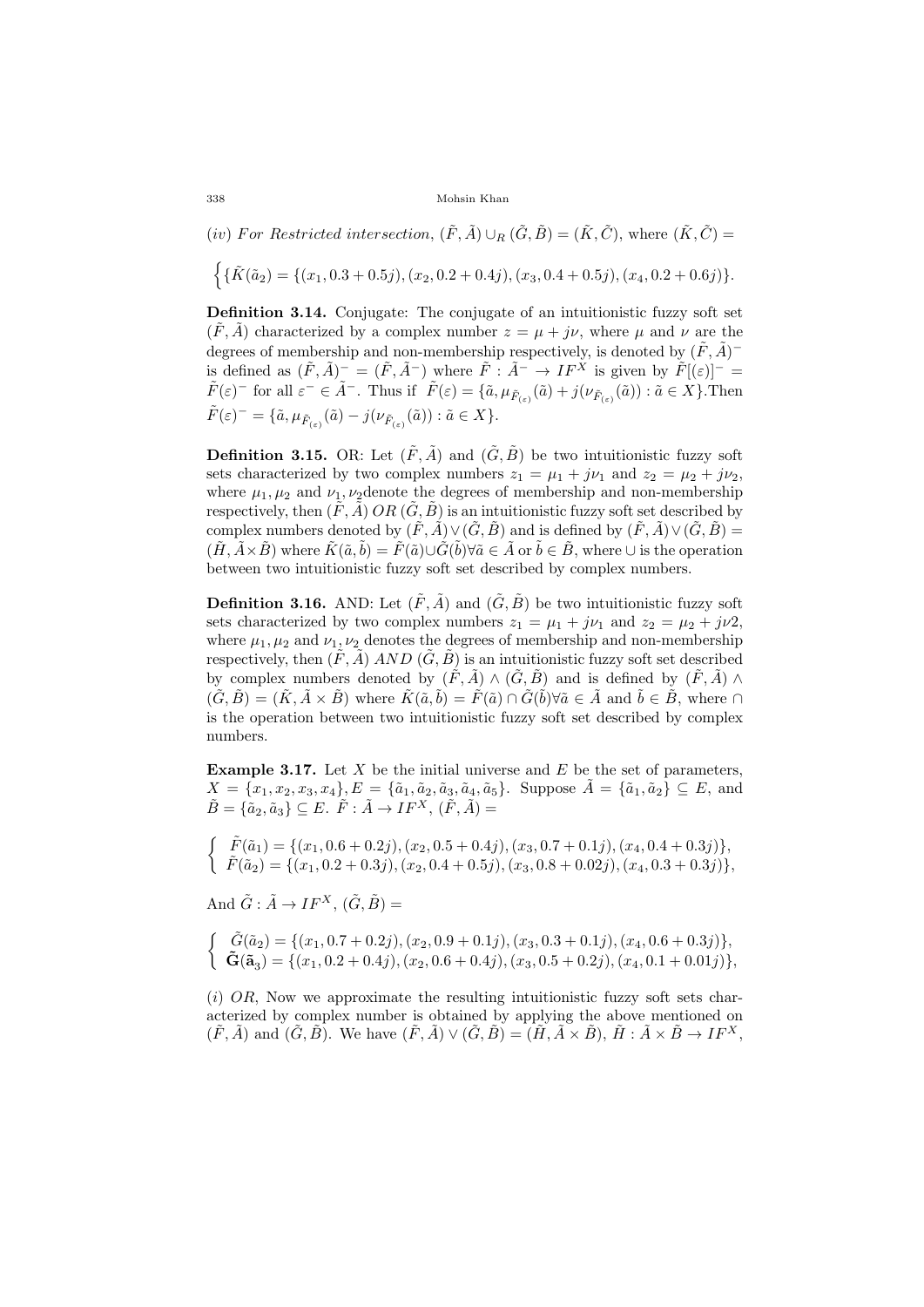$$
\tilde{H}(\tilde{A} \times \tilde{B}) =
$$
\n
$$
\begin{cases}\n\tilde{H}(\tilde{a}_1, \tilde{a}_2) = \{(x_1, 0.7 + 0.2j), (x_2, 0.9 + 0.1j), (x_3, 0.7 + 0.1j), (x_4, 0.6 + 0.3j)\}, \\
\tilde{H}(\tilde{a}_1, \tilde{a}_3) = \{(x_1, 0.6 + 0.2j), (x_2, 0.6 + 0.4j), (x_3, 0.7 + 0.1j), (x_4, 0.4 + 0.3j)\}, \\
\tilde{H}(\tilde{a}_2, \tilde{a}_2) = \{(x_1, 0.7 + 0.2j), (x_2, 0.9 + 0.1j), (x_3, 0.8 + 0.02j), (x_4, 0.6 + 0.3j)\}, \\
\tilde{H}(\tilde{a}_2, \tilde{a}_3) = \{(x_1, 0.2 + 0.4j), (x_2, 0.6 + 0.4j), (x_3, 0.8 + 0.02j), (x_4, 0.3 + 0.3j)\}.\n\end{cases}
$$

(*ii*) *AND*, Now we approximate the resulting intuitionistic fuzzy soft sets characterized by complex number is obtained by applying the above mentioned on  $(\tilde{F}, \tilde{A})$  and  $(\tilde{G}, \tilde{B})$ . We have  $(\tilde{F}, \tilde{A}) \wedge (\tilde{G}, \tilde{B}) = (\tilde{K}, \tilde{A} \times \tilde{B}), \tilde{H} : \tilde{A} \times \tilde{B} \rightarrow IF^X$ ,

$$
\tilde{K}(\tilde{A} \times \tilde{B}) = \begin{cases}\n\tilde{K}(\tilde{a}_1, \tilde{a}_2) = \{(x_1, 0.6 + 0.2j), (x_2, 0.5 + 0.1j), (x_3, 0.3 + 0.1j), (x_4, 0.4 + 0.3j)\}, \\
\tilde{K}(\tilde{a}_1, \tilde{a}_3) = \{(x_1, 0.2 + 0.4j), (x_2, 0.5 + 0.4j), (x_3, 0.5 + 0.2j), (x_4, 0.1 + 0.01j)\}, \\
\tilde{K}(\tilde{a}_2, \tilde{a}_2) = \{(x_1, 0.2 + 0.3j), (x_2, 0.4 + 0.5j), (x_3, 0.3 + 0.1j), (x_4, 0.3 + 0.3j)\}, \\
\tilde{K}(\tilde{a}_2, \tilde{a}_3) = \{(x_1, 0.2 + 0.3j), (x_2, 0.4 + 0.5j), (x_3, 0.5 + 0.2j), (x_4, 0.1 + 0.01j)\}.\n\end{cases}
$$

### **4. Some more set theoritic operations**

**Definition 4.1.** Disjunctive sum of intuitionistic fuzzy soft sets: Let  $(\tilde{F}, \tilde{A})$ and  $(\tilde{G}, \tilde{B})$  be two intuitionistic fuzzy soft sets over  $(X, E)$  characterized by two complex numbers  $z_1 = \mu_1 + j\nu_1$  and  $z_2 = \mu_2 + j\nu_2$ , where  $\mu_1, \mu_2$  and  $\nu_1, \nu_2$  denotes the degrees of membership and non-membership respectively, we define the disjunctive sum of  $(\tilde{F}, \tilde{A})$  and  $(\tilde{G}, \tilde{B})$  as the intuitionistic fuzzy soft set  $(\tilde{H}, \tilde{C})$  over  $(X, E)$  which is characterized by complex numbers, written as  $(\tilde{F}, \tilde{A}) \oplus (\tilde{G}, \tilde{B}) = (\tilde{H}, \tilde{C})$ , where  $\tilde{C} = \tilde{A} \cap \tilde{B}$  and  $\forall \varepsilon \in \tilde{C}, \tilde{a} \in X$ ,

$$
\mu_{\tilde{H}_{(\varepsilon)}}(\tilde{a}) = \max(\min(\mu_{\tilde{F}_{(\varepsilon)}}(\tilde{a}), 1 - \mu_{\tilde{G}_{(\varepsilon)}}(\tilde{a})), \min(1 - \mu_{\tilde{F}_{(\varepsilon)}}(\tilde{a}), \mu_{\tilde{G}_{(\varepsilon)}}(\tilde{a}))),
$$
  

$$
\nu_{\tilde{H}_{(\varepsilon)}}(\tilde{a}) = \min(\max(\nu_{\tilde{F}_{(\varepsilon)}}(\tilde{a}), 1 - \nu_{\tilde{G}_{(\varepsilon)}}(\tilde{a})), \max(1 - \nu_{\tilde{F}_{(\varepsilon)}}(\tilde{a}), \nu_{\tilde{G}_{(\varepsilon)}}(\tilde{a}))).
$$

**Definition 4.2.** Difference: Let  $(\tilde{F}, \tilde{A})$  and  $(\tilde{G}, \tilde{B})$  be two intuitionistic fuzzy soft sets over  $(X, E)$  characterized by two complex numbers  $z_1 = \mu_1 + j\nu_1$  and  $z_2 = \mu_2 + j\nu_2$ , where  $\mu_1, \mu_2$  and  $\nu_1, \nu_2$  denotes the degrees of membership and non-membership respectively, we define the difference of  $(\tilde{F}, \tilde{A})$  and  $(\tilde{G}, \tilde{B})$  as the intuitionistic fuzzy soft set  $(\tilde{H}, \tilde{C})$  over  $(X, E)$  which is characterized by complex numbers, written as  $(\tilde{F}, \tilde{A}) \ominus (\tilde{G}, \tilde{B}) = (\tilde{H}, \tilde{C})$ , where  $\tilde{C} = \tilde{A} \cap \tilde{B}$  and  $\forall \varepsilon \in \tilde{C}, \tilde{a} \in X,$ 

$$
\mu_{\tilde{H}_{(\varepsilon)}}(\tilde{a}) = \min(\mu_{\tilde{F}_{(\varepsilon)}}(\tilde{a}), 1 - \mu_{\tilde{G}_{(\varepsilon)}}(\tilde{a})),
$$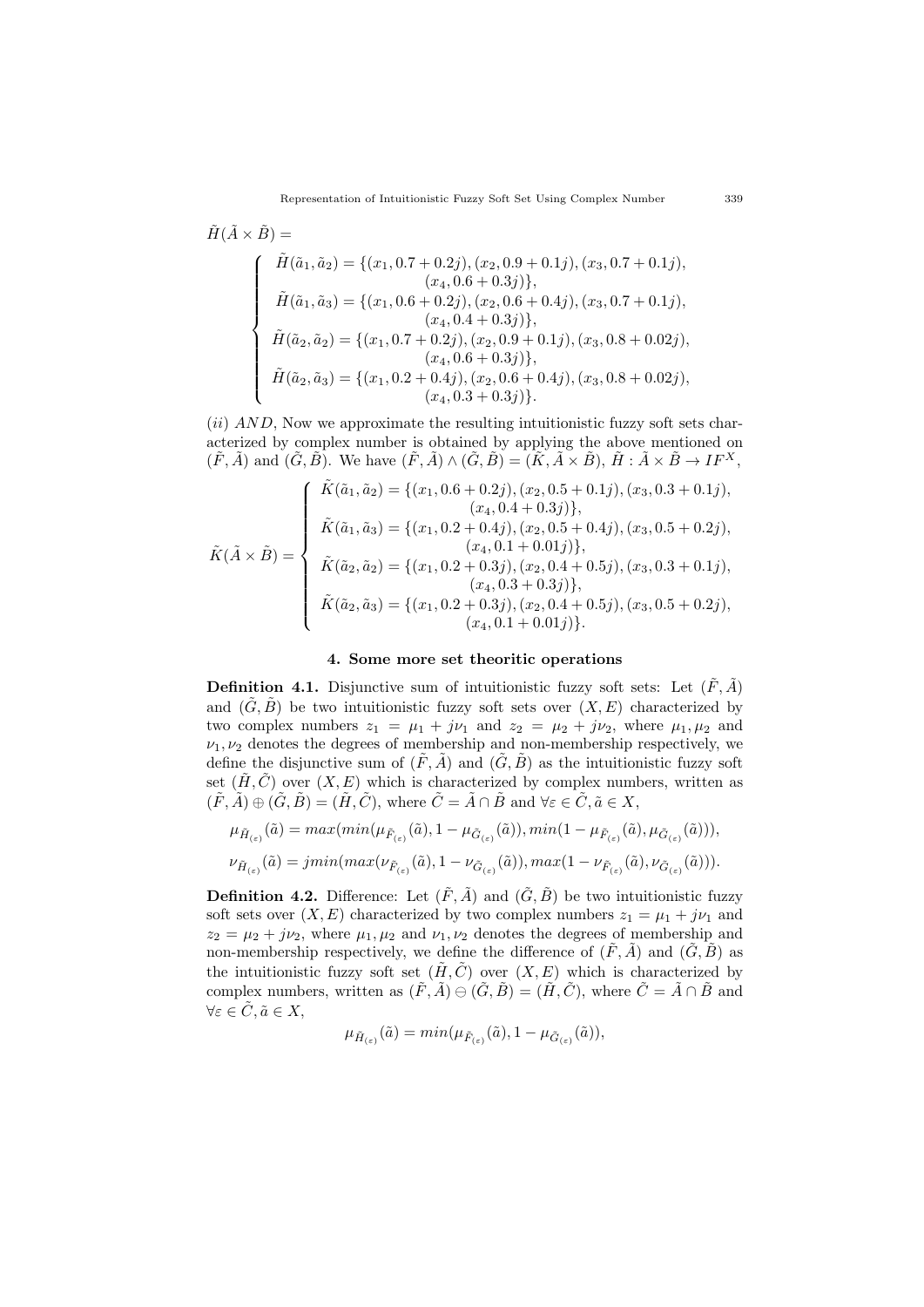$$
\nu_{\tilde{H}_{(\varepsilon)}}(\tilde{a}) = jmax(\nu_{\tilde{F}_{(\varepsilon)}}(\tilde{a}), 1 - \nu_{\tilde{G}_{(\varepsilon)}}(\tilde{a})).
$$

**Definition 4.3.** Product: Let  $(\tilde{F}, \tilde{A})$  and  $(\tilde{G}, \tilde{B})$  be two intuitionistic fuzzy soft sets over  $(X, E)$  characterized by two complex numbers  $z_1 = \mu_1 + j\nu_1$  and  $z_2 = \mu_2 + j\nu_2$ , where  $\mu_1, \mu_2$  and  $\nu_1, \nu_2$  denotes the degrees of membership and non-membership respectively.

(*i*) The extended product of  $(\tilde{F}, \tilde{A})$  and  $(\tilde{G}, \tilde{B})$  be two intuitionistic fuzzy soft sets over  $(X, E)$  characterized by two complex numbers  $z_1 = \mu_1 + i\nu_1$  and  $z_2 = \mu_2 + j\nu_2$  where  $\mu_1, \mu_2$  and  $\nu_1, \nu_2$  denote the degrees of membership and nonmembership respectively, is defined as  $(\tilde{F}, \tilde{A}) \odot (\tilde{G}, \tilde{B}) = (\tilde{H}, \tilde{C})$ , where  $\tilde{C} = \tilde{A} \cup \tilde{B}$ and  $\forall \varepsilon \in \tilde{C}$ ,

$$
\tilde{H}(\varepsilon) = \begin{cases}\n(\tilde{F}(\varepsilon), if \ \varepsilon \in \tilde{A} - \tilde{B}, \\
(\tilde{G}(\varepsilon), if \ \varepsilon \in \tilde{B} - \tilde{A}, \\
\tilde{F}(\varepsilon) \odot \tilde{G}(\varepsilon), if \ \varepsilon \in \tilde{A} \cap \tilde{B}.\n\end{cases}
$$

(*ii*) The restricted product of  $(\tilde{F}, \tilde{A})$  and  $(\tilde{G}, \tilde{B})$  be two intuitionistic fuzzy soft sets over  $(X, E)$  characterized by two complex numbers  $z_1 = \mu_1 + j\nu_1$  and  $z_2 = \mu_2 + j\nu_2$ , where  $\mu_1, \mu_2$  and  $\nu_1, \nu_2$  denotes the degrees of membership and non-membership respectively, is defined as  $(\tilde{F}, \tilde{A}) \odot (\tilde{G}, \tilde{B}) = (\tilde{H}, \tilde{C})$ , where  $\tilde{C} =$  $\tilde{A} \cap \tilde{B} \neq \emptyset$  and  $\forall \varepsilon \in \tilde{C}$ ,

$$
\tilde{H}(\varepsilon) = \begin{cases}\n(\tilde{F}(\varepsilon), if \varepsilon \in \tilde{A} - \tilde{B}, \\
(\tilde{G}(\varepsilon), if \varepsilon \in \tilde{B} - \tilde{A}, \\
\tilde{F}(\varepsilon) \odot \tilde{G}(\varepsilon), if \varepsilon \in \tilde{A} \cap \tilde{B}.\n\end{cases}
$$

**Example 4.4.** Let *X* be the initial universe and *E* be the set of parameters,  $X = \{x_1, x_2, x_3, x_4\}, E = \{\tilde{a}_1, \tilde{a}_2, \tilde{a}_3, \tilde{a}_4, \tilde{a}_5\}.$  Suppose  $\tilde{A} = \{\tilde{a}_1, \tilde{a}_2\} \subseteq E$ , and  $\tilde{B} = \{\tilde{a}_2, \tilde{a}_3\} \subseteq E$ .  $\tilde{F} : \tilde{A} \to I F^X$ ,  $(\tilde{F}, \tilde{A}) =$ 

$$
\begin{cases}\n\tilde{F}(\tilde{a}_1) = \{(x_1, 0.6 + 0.2j), (x_2, 0.5 + 0.4j), (x_3, 0.7 + 0.1j), (x_4, 0.4 + 0.3j)\}, \\
\tilde{F}(\tilde{a}_2) = \{(x_1, 0.2 + 0.3j), (x_2, 0.4 + 0.5j), (x_3, 0.8 + 0.02j), (x_4, 0.3 + 0.3j)\}.\n\end{cases}
$$

And  $\tilde{G}: \tilde{A} \to I F^X$ ,  $(\tilde{G}, \tilde{B}) =$ 

$$
\begin{cases}\n\tilde{G}(\tilde{a}_2) = \{(x_1, 0.7 + 0.2j), (x_2, 0.9 + 0.01j), (x_3, 0.3 + 0.1j), (x_4, 0.6 + 0.3j)\} \\
\tilde{G}(\tilde{a}_3) = \{(x_1, 0.2 + 0.4j), (x_2, 0.6 + 0.04j), (x_3, 0.5 + 0.2j), (x_4, 0.1 + 0.01j)\}\n\end{cases}
$$

Now we approximate the resulting intuitionistic fuzzy soft sets characterized by complex number is obtained by applying the above mentioned on  $(\tilde{F}, \tilde{A})$  and  $(\tilde{G}, \tilde{B})$ . We have

(i) 
$$
(\tilde{F}, \tilde{A}) \odot (\tilde{G}, \tilde{B}) = (\tilde{H}, \tilde{C})
$$
 where  $\tilde{C} = \tilde{A} \cup \tilde{B} = {\tilde{a}_1, \tilde{a}_2, \tilde{a}_3}$ ,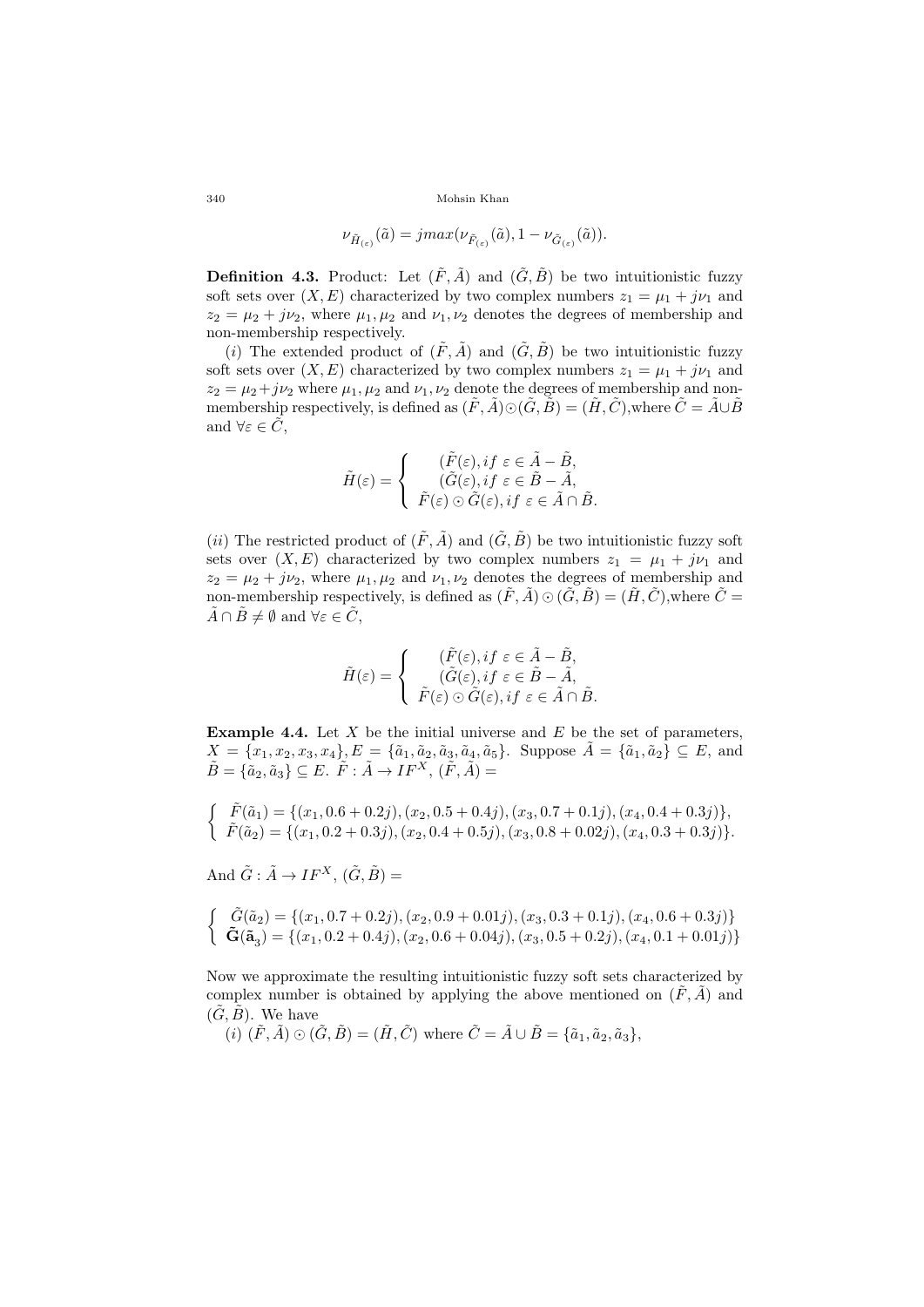$$
\tilde{H}: \tilde{A} \cup \tilde{B} \to IF^X. \text{ Now, } \tilde{H}(\tilde{C}) =
$$
\n
$$
\begin{cases}\n\tilde{H}(\tilde{a}_1) = \{(x_1, 0.6 + 0.2j), (x_2, 0.5 + 0.4j), (x_3, 0.7 + 0.1j), \\
(x_4, 0.4 + 0.3j)\}, \\
\tilde{H}(\tilde{a}_2) = \{(x_1, 0.38 + 0.26j), (x_2, 0.355 + 0.454j), (x_3, 0.238 + 0.086j), \\
(x_4, 0.9 + 0.27j)\}, \\
\tilde{H}(\tilde{a}_3) = \{(x_1, 0.2 + 0.4j), (x_2, 0.6 + 0.04j), (x_3, 0.5 + 0.2j), \\
(x_4, 0.1 + 0.01j)\}.\n\end{cases}
$$

(ii)  $(\tilde{F}, \tilde{A}) \odot (\tilde{G}, \tilde{B}) = (\tilde{H}, \tilde{C}),$  where  $\tilde{C} = \tilde{A} \cap \tilde{B} = {\tilde{a}_2}, \tilde{H} : \tilde{A} \cap \tilde{B} \to I F^X.$ Now,  $\tilde{H}(\tilde{C}) = \{ \tilde{H}(\tilde{a}_2) =$ 

$$
\{(x_1, 0.38 + 0.26j), (x_2, 0.355 + 0.454j), (x_3, 0.238 + 0.086j), (x_4, 0.9 + 0.27j)\}.
$$

**Proposition 4.5.** *Let*  $(\tilde{F}, \tilde{A})$  *be an intuitionistic fuzzy soft set over X characterized by a complex number*  $z = \mu + j\nu$ *, where*  $\mu$  *is the degree of membership and ν is the degree of non-membership respectively, then the following results hold.*

 $(i)$   $[(\tilde{F}, \tilde{A})^C]^C = (\tilde{F}, \tilde{A})$  $(iii)(\tilde{F}, \tilde{A}) \cup (\tilde{F}, \tilde{A}) = (\tilde{F}, \tilde{A})$  $(iii)(\tilde{F}, \tilde{A}) \cap (\tilde{F}, \tilde{A}) = (\tilde{F}, \tilde{A})$ 

*Proof.* (*i*) is straight forward.

(*ii*) Let 
$$
(\tilde{F}, \tilde{A}) \cup (\tilde{F}, \tilde{A}) = (\tilde{H}, \tilde{C})
$$
 where  $\tilde{C} = \tilde{A} \cup \tilde{A} = \tilde{A}$  and  $\forall \varepsilon \in \tilde{C}$ ,  
\n
$$
\tilde{H}(\varepsilon) = \{(\tilde{a}, \mu_{\tilde{H}(\varepsilon)}(\tilde{a}) + j(\nu_{\tilde{H}(\varepsilon)}(\tilde{a})): \tilde{a} \in X, \varepsilon \in \tilde{A}\}\}.
$$

Consider the right hand side of the equality  $(\tilde{F}, \tilde{A}), \forall \varepsilon \in \tilde{A}$ ,

$$
\tilde{F}(\varepsilon) = \{ (\tilde{a}, \mu_{\tilde{F}_{(\varepsilon)}}(\tilde{a}) + j(\nu_{\tilde{F}_{(\varepsilon)}}(\tilde{a})) : \tilde{a} \in X, \varepsilon \in \tilde{A} \} \}.
$$

Since  $\tilde{H}(\varepsilon) = \tilde{F}(\varepsilon)$ . Thus  $(\tilde{F}, \tilde{A}) \cup (\tilde{F}, \tilde{A}) = (\tilde{F}, \tilde{A})$ .  $(iii)$  Similar as  $(ii)$ 

**Proposition 4.6.** *Let*  $(\tilde{F}, \tilde{A}), (\tilde{G}, \tilde{B})$  *and*  $(\tilde{H}, \tilde{C})$  *are three intuitionistic fuzzy soft sets in the same universe* (*X, E*) *characterized by three complex numbers*  $z_1 = \mu_1 + i\nu_1, z_2 = \mu_2 + i\nu_2$  *and*  $z_3 = \mu_3 + i\nu_3$  *where*  $\mu_1, \mu_2, \mu_3$  *and*  $\nu_1, \nu_2, \nu_3$ *denote the degrees of membership and non-membership respectively, then the following holds.*

 $(i)$   $(\tilde{F}, \tilde{A}) \cup (\tilde{G}, \tilde{B}) = (\tilde{G}, \tilde{B}) \cup (\tilde{F}, \tilde{A})$  $(ii)(\tilde{F}, \tilde{A}) \cap (\tilde{G}, \tilde{B}) = (\tilde{G}, \tilde{B}) \cap (\tilde{F}, \tilde{A})$  $(iii)(\tilde{F}, \tilde{A}) \cap ((\tilde{G}, \tilde{B}) \cap (\tilde{H}, \tilde{C})) = ((\tilde{F}, \tilde{A}) \cap (\tilde{G}, \tilde{B})) \cap (\tilde{H}, \tilde{C})$  $(iv)(\tilde{F}, \tilde{A}) \cup ((\tilde{G}, \tilde{B}) \cup (\tilde{H}, \tilde{C})) = ((\tilde{F}, \tilde{A}) \cup (\tilde{G}, \tilde{B})) \cup (\tilde{H}, \tilde{C})$ 

*Proof.* (i)  $(\tilde{F}, \tilde{A}) \cup (\tilde{G}, \tilde{B}) = (\tilde{G}, \tilde{B}) \cup (\tilde{F}, \tilde{A})$ . Let  $(\tilde{F}, \tilde{A}) \cup (\tilde{G}, \tilde{B}) = (\tilde{H}, \tilde{C})$  where  $\tilde{C} = \tilde{A} \cup \tilde{B}$  and  $\forall \varepsilon \in \tilde{C}, \tilde{H}(\varepsilon) =$ 

$$
\label{eq:21} \left\{ \begin{array}{c} \{(\tilde{a},\mu_{\tilde{F}_{(\varepsilon)}}(\tilde{a})+j(\nu_{\tilde{F}_{(\varepsilon)}}(\tilde{a})): \tilde{a}\in X\}, if \ \varepsilon\in \tilde{A}-\tilde{B}, \\ \{(\tilde{a},\mu_{\tilde{G}_{(\varepsilon)}}(\tilde{a})+j(\nu_{\tilde{G}_{(\varepsilon)}}(\tilde{a})): \tilde{a}\in X\}, if \ \varepsilon\in \tilde{B}-\tilde{A}, \\ \{ \max(\mu_{\tilde{F}_{(\varepsilon)}}(\tilde{a}),(\mu_{\tilde{G}_{(\varepsilon)}}(\tilde{a}))+jmin(\nu_{\tilde{F}_{(\varepsilon)}}(\tilde{a}),\nu_{\tilde{G}_{(\varepsilon)}}(\tilde{a})): \tilde{a}\in X\}, if \ \varepsilon\in \tilde{A}\cap \tilde{B}. \end{array} \right.
$$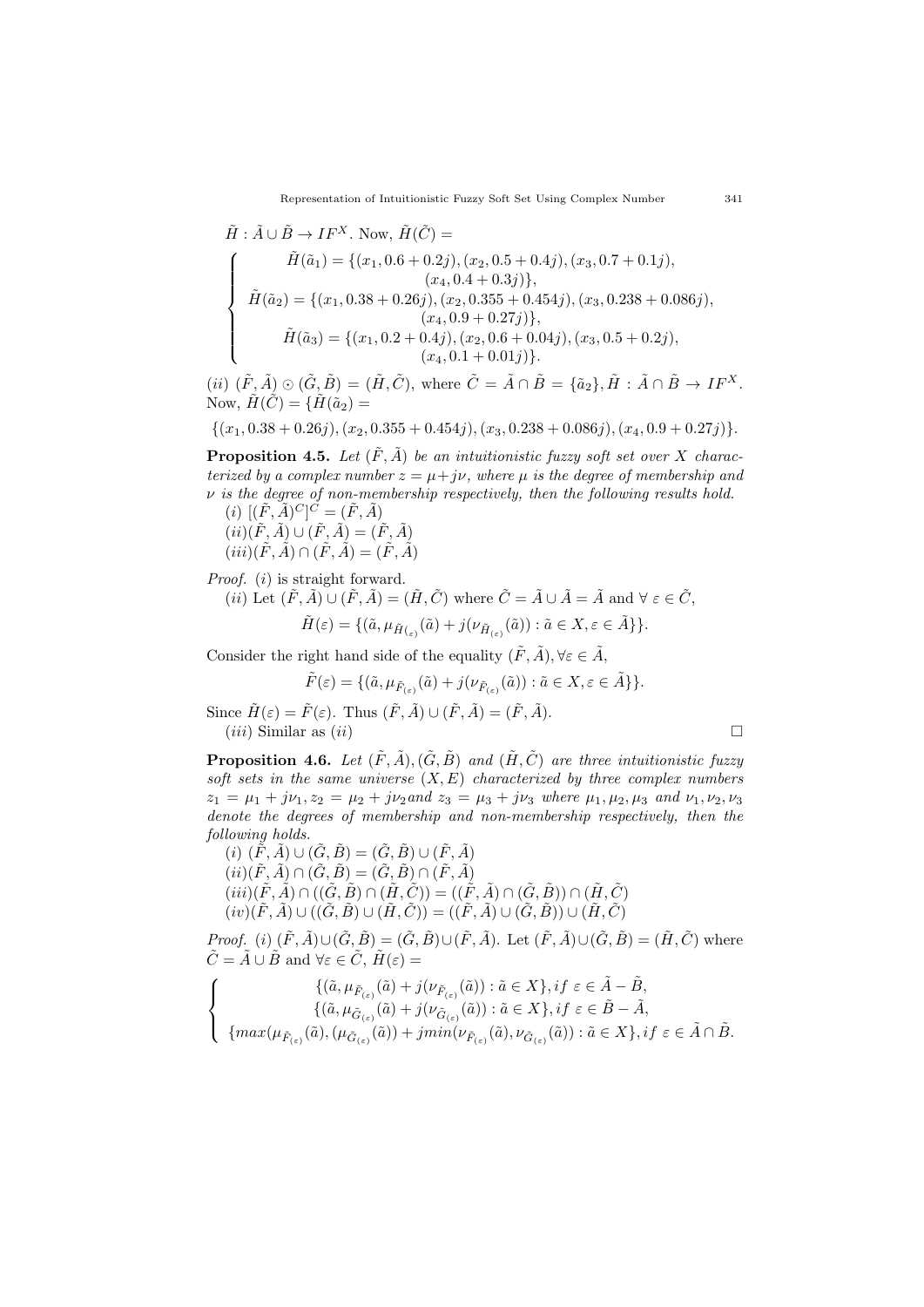Again  $\text{let}(\tilde{G}, \tilde{B}) \cup (\tilde{F}, \tilde{A}) = (\tilde{K}, \tilde{D})$  where  $\tilde{D} = \tilde{B} \cup \tilde{A}$  and  $\forall \varepsilon \in \tilde{D}, \tilde{K}(\varepsilon) =$  $\sqrt{ }$  $\bigg)$  $\overline{a}$  $\{(\tilde{a}, \mu_{\tilde{G}_{(\varepsilon)}}(\tilde{a}) + j(\nu_{\tilde{G}_{(\varepsilon)}}(\tilde{a})) : \tilde{a} \in X\}, if \varepsilon \in \tilde{B} - \tilde{A},\}$  $\{(\tilde{a}, \mu_{\tilde{F}_{(\varepsilon)}}(\tilde{a}) + j(\nu_{\tilde{F}_{(\nu)}}(\tilde{a})): \tilde{a} \in X\}, if \varepsilon \in \tilde{A} - \tilde{B},$  $\{ max(\mu_{\tilde{F}_{(v)}}(\tilde{a}), \mu_{\tilde{G}_{(\varepsilon)}}(\tilde{a})) + jmin(\nu_{\tilde{G}_{(\varepsilon)}}(\tilde{a}), \nu_{\tilde{G}_{(\varepsilon)}}(\tilde{a})) : \tilde{a} \in X \}, if \ v \in \tilde{A} \cap \tilde{B}).$ Since  $\tilde{C} = \tilde{D}$  and  $\tilde{H}(\varepsilon) = \tilde{K}(\varepsilon)$ . Thus  $(\tilde{F}, \tilde{A}) \cup (\tilde{G}, \tilde{B}) = (\tilde{G}, \tilde{B}) \cup (\tilde{F}, \tilde{A})$ . (*ii*) Similar as (*i*)*.*  $(iii)$   $(\tilde{F}, \tilde{A}) \cap ((\tilde{G}, \tilde{B}) \cap (\tilde{H}, \tilde{C})) = ((\tilde{F}, \tilde{A}) \cap (\tilde{G}, \tilde{B})) \cap (\tilde{H}, \tilde{C})$ . Let  $(\tilde{G}, \tilde{B}) \cap$  $(\tilde{H}, \tilde{C}) = (\tilde{K}_1, \tilde{D}_1)$  where  $\tilde{D}_1 = \tilde{B} \cap \tilde{C}$  and for all  $\varepsilon \in \tilde{D}_1$ ,  $\tilde{K}_1(\varepsilon) =$  $\sqrt{ }$  $\bigg)$  $\mathbf{I}$  $\{(\tilde{a}, \mu_{\tilde{G}_{(\varepsilon)}}(\tilde{a}) + j(\nu_{\tilde{G}_{(\varepsilon)}}(\tilde{a})) : \tilde{a} \in X\}, if \varepsilon \in \tilde{B} - \tilde{C},\}$  $\{(\tilde{a}, \mu_{\tilde{H}_{(\varepsilon)}}(\tilde{a}) + j(\nu_{\tilde{H}_{(\varepsilon)}}(\tilde{a})): \tilde{a} \in X\}, if \ v \in \tilde{C} - \tilde{B},$  $\{max(\mu_{\tilde{G}_{(\varepsilon)}}(\tilde{a}), \mu_{\tilde{H}_{(\varepsilon)}}(\tilde{a})) + jmin(\nu_{\tilde{G}_{(\varepsilon)}}(\tilde{a}), \nu_{\tilde{H}_{(\varepsilon)}}(\tilde{a})) : \tilde{a} \in X\}, if \varepsilon \in \tilde{B} \cap \tilde{C}.$ And  $(\tilde{F}, \tilde{A}) \cap (\tilde{K}_1, \tilde{D}_1) = (\tilde{K}_2, \tilde{D}_2)$  where  $\tilde{D}_2 = \tilde{A} \cap \tilde{D}_1 = \tilde{A} \cap (\tilde{B} \cap \tilde{C})$  and for all  $\varepsilon \in \tilde{D}_2$ ,  $\tilde{K}_2(\varepsilon) =$ 

$$
\label{eq:11} \left\{ \begin{array}{c} \{(\tilde{a},\mu_{\tilde{F}_{(\varepsilon)}}(\tilde{a})+j(\nu_{\tilde{F}_{(\varepsilon)}}(\tilde{a})): \tilde{a}\in X\}, if\ \varepsilon\in \tilde{A}-\tilde{D}_1, \\ \{(\tilde{a},\mu_{\tilde{K}_{1(\varepsilon)}}(\tilde{a})+j(\nu_{\tilde{K}_{1(\varepsilon)}}(\tilde{a})): \tilde{a}\in X\}, if\ \varepsilon\in \tilde{D}_1-\tilde{A}, \\ \{ \max(\mu_{\tilde{F}_{(\varepsilon)}}(\tilde{a}),\mu_{\tilde{K}_{1(\varepsilon)}}(\tilde{a}))+jmin(\nu_{\tilde{F}_{(\varepsilon)}}(\tilde{a}),\nu_{\tilde{K}_{1(\varepsilon)}}(\tilde{a})): \tilde{a}\in X\}, if\ \varepsilon\in \tilde{A}\cap \tilde{D}_1 \}. \end{array} \right.
$$

Taking right hand side, let  $(\tilde{F}, \tilde{A}) \cap (\tilde{G}, \tilde{B}) = (\tilde{K}_3, \tilde{D}_3)$  where  $\tilde{D}_3 = \tilde{A} \cap \tilde{B}$  and for all  $\varepsilon \in \tilde{D}_3$ ,  $\tilde{K}_3(\varepsilon) =$ 

$$
\label{eq:21} \left\{\begin{array}{c} \{(\tilde{a},\mu_{\tilde{F}_{(\varepsilon)}}(\tilde{a})+j\nu_{\tilde{F}_{(\varepsilon)}}(\tilde{a})): \tilde{a}\in X\}, if \ \varepsilon\in \tilde{A}-\tilde{B}, \\ \{(\tilde{a},\mu_{\tilde{G}_{(\varepsilon)}}(\tilde{a})+j(\nu_{\tilde{G}_{(\varepsilon)}}(\tilde{a})): \tilde{a}\in X\}, if \ \varepsilon\in \tilde{B}-\tilde{A}, \\ \{max(\mu_{\tilde{F}_{(\varepsilon)}}(\tilde{a}),\mu_{\tilde{G}_{(\varepsilon)}}(\tilde{a}))+jmin(\nu_{\tilde{F}_{(\varepsilon)}}(\tilde{a}),\nu_{\tilde{G}_{(\varepsilon)}}(\tilde{a})): \tilde{a}\in X\}, if \ \varepsilon\in \tilde{A}\cap \tilde{B})\}. \end{array}\right.
$$

And  $(\tilde{K}_3, \tilde{D}_3) \cap (\tilde{H}, \tilde{C}) = (\tilde{K}_4, \tilde{D}_4)$  where  $\tilde{D}_4 = \tilde{D}_4 \cap \tilde{C} = (\tilde{A} \cap \tilde{B}) \cap \tilde{C}$  and for all  $\varepsilon \in \tilde{D}_4$ ,  $\tilde{K}_4(\varepsilon) =$ 

$$
\label{eq:21} \left\{ \begin{array}{c} \{(\tilde{a},\mu_{\tilde{K}_{3(\varepsilon)}}(\tilde{a})+j(\nu_{\tilde{K}_{3(\varepsilon)}}(\tilde{a})): \tilde{a}\in X\}, if\ \varepsilon\in \tilde{D}_3-\tilde{C}, \\ \{(\tilde{a},\mu_{\tilde{H}_{(\varepsilon)}}(\tilde{a})+j(\nu_{\tilde{H}_{(\varepsilon)}}(\tilde{a})): \tilde{a}\in X\}, if\ \varepsilon\in \tilde{C}-\tilde{D}_3, \\ \{ \max(\mu_{\tilde{K}_{3(\varepsilon)}}(\tilde{a}),\mu_{\tilde{H}_{(\varepsilon)}}(\tilde{a}))+jmin(\nu_{\tilde{K}_{3(\varepsilon)}}(\tilde{a}),\nu_{\tilde{H}_{(\varepsilon)}}(\tilde{a})): \tilde{a}\in X\}, if\ \varepsilon\in \tilde{D}_3\cap \tilde{C}. \\ \text{Since}\ \tilde{D}_2=\tilde{D}_4 \ \text{and}\ \tilde{K}_2(\varepsilon)=\tilde{K}_4(\varepsilon). \ \ \text{Thus}\ (\tilde{F},\tilde{A})\cap ((\tilde{G},\tilde{B})\cap (\tilde{H},\tilde{C}))=((\tilde{F},\tilde{A})\cap \\ (\tilde{G},\tilde{B}))\cap (\tilde{H},\tilde{C}). \end{array} \right\}
$$

## **5. De Morgan's law in intuitionistic fuzzy soft set characterized by complex numbers**

**Theorem 5.1.** Let  $(\tilde{F}, \tilde{A})$  and  $(\tilde{G}, \tilde{B})$  be two intuitionistic fuzzy soft sets in  $(X, E)$  *characterized by two complex numbers*  $z_1 = \mu_1 + j\nu_1$  and  $z_2 = \mu_2 + j\nu_2$ *where*  $\mu_1, \mu_2$  *and*  $\nu_1, \nu_2$  *denote the degrees of membership and non-membership respectively, then we the following.*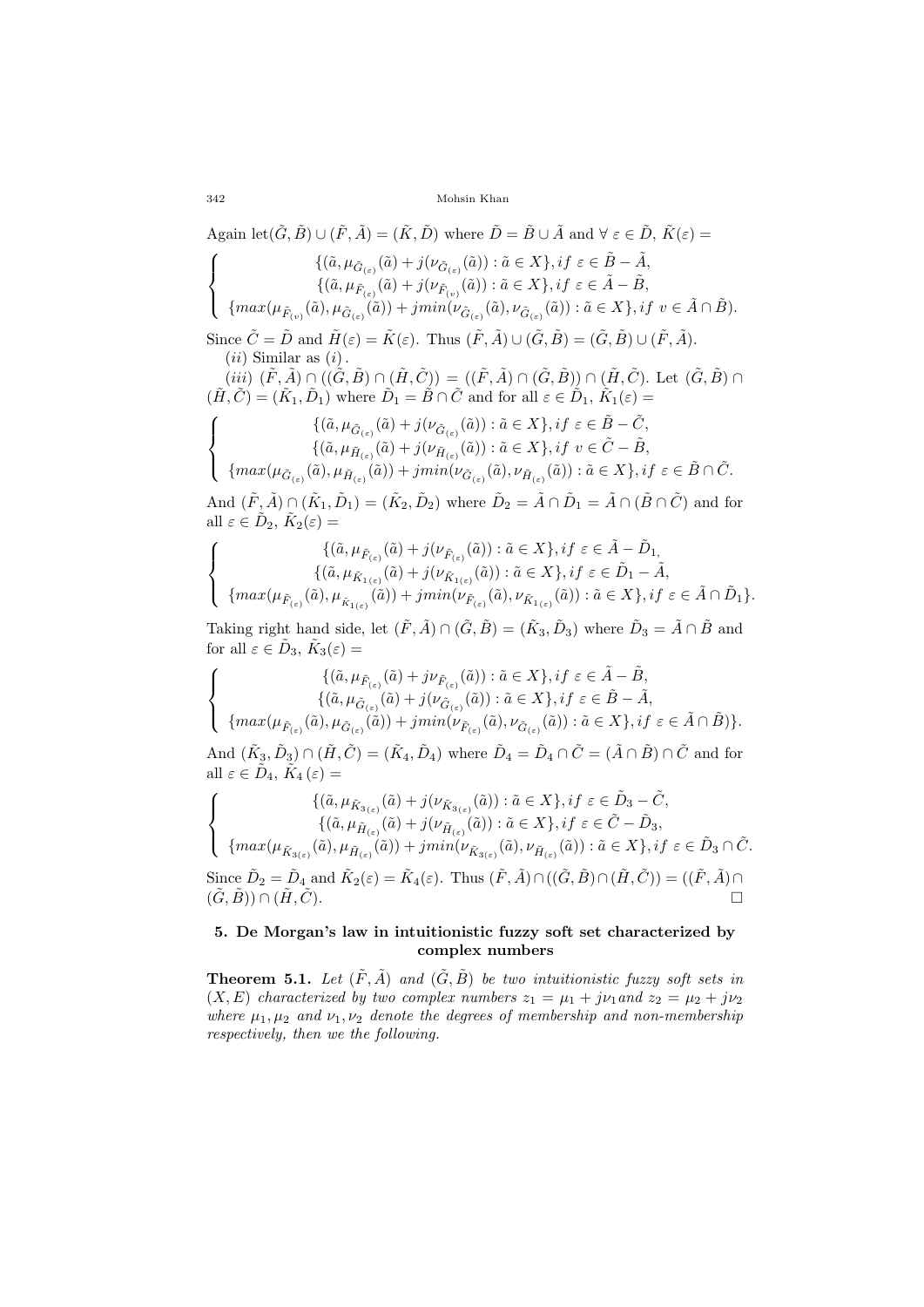$$
(i) \ ((\tilde{F}, \tilde{A}) \cup (\tilde{G}, \tilde{B}))^C = (\tilde{F}, \tilde{A})^C \cap (\tilde{G}, \tilde{B})^C
$$
  

$$
(ii) \ ((\tilde{F}, \tilde{A}) \cap (\tilde{G}, \tilde{B}))^C = (\tilde{F}, \tilde{A})^C \cup (\tilde{G}, \tilde{B})^C
$$

*Proof.* (*i*) Let  $(\tilde{F}, \tilde{A})$  and  $(\tilde{G}, \tilde{B})$  be two intuitionistic fuzzy soft sets in  $(X, E)$ characterized by two complex numbers  $z_1 = \mu_1 + j\nu_1$  and  $z_2 = \mu_2 + j\nu_2$  where  $\mu_1, \mu_2$  and  $\nu_1, \nu_2$  denote the degrees of membership and non-membership respectively and  $(\tilde{F}, \tilde{A})$  and  $(\tilde{G}, \tilde{B}) = (\tilde{H}, \tilde{C})$  where  $\tilde{C} = \tilde{A} \cup \tilde{B}$  and  $\forall \varepsilon \in \tilde{C}, \tilde{H}(\varepsilon) =$ 

$$
\left\{\begin{array}{c} \{\tilde{a},\mu_{\tilde{F}_{(\varepsilon)}}(\tilde{a})+j(\nu_{\tilde{F}_{(\varepsilon)}}(\tilde{a})): \tilde{a}\in X\},if\ \varepsilon\in \tilde{A}-\tilde{B},\\ \{\tilde{a},\mu_{\tilde{G}_{(\varepsilon)}}(\tilde{a})+j(\nu_{\tilde{G}_{(\varepsilon)}}(\tilde{a})): \tilde{a}\in X\},if\ \varepsilon\in \tilde{B}-\tilde{A},\\ \{max(\mu_{\tilde{F}_{(\varepsilon)}}(\tilde{a}),\mu_{\tilde{G}_{(\varepsilon)}}(\tilde{a}))+jmin(\nu_{\tilde{F}_{(\varepsilon)}}(\tilde{a}),\nu_{\tilde{G}_{(\varepsilon)}}(\tilde{a})): \tilde{a}\in X\},\\ if\ \varepsilon\in \tilde{A}\cap \tilde{B})\}.\end{array}\right.
$$

Now  $((\tilde{F}, \tilde{A}) \cup (\tilde{G}, \tilde{B}))^C = (\tilde{H}, \tilde{C})^C = (\tilde{H}^C, \neg \tilde{C})$  for all  $\neg \varepsilon \in \neg \tilde{C} = \neg \tilde{A} \cup \neg \tilde{B}$ ,  $\tilde{H}^C(\neg \varepsilon) =$ 

$$
\left\{\begin{array}{c} \{\tilde{a},\mu_{\tilde{F}_{(\neg\varepsilon)}}(\tilde{a})+j(\nu_{\tilde{F}_{(\neg\varepsilon)}}(\tilde{a})): \tilde{a}\in X\}^C, if\; \neg \varepsilon\in\neg \tilde{A}-\neg \tilde{B},\\ \{\tilde{a},\mu_{\tilde{G}_{(\neg \varepsilon)}}(\tilde{a})+j(\nu_{\tilde{G}_{(\neg \varepsilon)}}(\tilde{a})): \tilde{a}\in X\}^C, if\; \neg \varepsilon\in\neg \tilde{B}-\neg \tilde{A},\\ \{max(\mu_{\tilde{F}_{(\neg \varepsilon)}}(\tilde{a}),\mu_{\tilde{G}_{(\neg \varepsilon)}}(\tilde{a}))+jmin(\nu_{\tilde{F}_{(\neg \varepsilon)}}(\tilde{a}),\nu_{\tilde{G}_{(\neg \varepsilon)}}(\tilde{a})): \tilde{a}\in X\}^C,\\ if\; \neg \varepsilon\in\neg \tilde{A}\cap\neg B)\}. \end{array}\right.
$$

$$
= \left\{\begin{array}{c} \{(\tilde{a},\nu_{\tilde{F}(-\varepsilon)}(\tilde{a})+j(\mu_{\tilde{F}(\neg\varepsilon)}(\tilde{a}):\tilde{a}\in X\},if\ \neg\varepsilon\in\neg\tilde{A}-\neg\tilde{B},\\ \{(\tilde{a},\nu_{\tilde{F}(-\varepsilon)}(\tilde{a})+j(\mu_{\tilde{F}(\neg\varepsilon)}(\tilde{a})): \tilde{a}\in X\},if\ \neg\varepsilon\in\neg\tilde{B}-\neg\tilde{A},\\ \{min(\mu_{\tilde{G}(-\varepsilon)}(\tilde{a}),\mu_{\tilde{F}(\neg\varepsilon)}(\tilde{a}))+jmax(\nu_{\tilde{G}(\neg\varepsilon)}(\tilde{a}),\nu_{\tilde{F}(\neg\varepsilon)}(\tilde{a})): \tilde{a}\in X\},\\ if\ \neg\varepsilon\in\neg\tilde{A}\cap\neg\tilde{B}\}.\end{array}\right.
$$

Consider the right hand side of the equality  $(\tilde{F}, \tilde{A})^C \cap (\tilde{G}, \tilde{B})^C = (\tilde{F}^C, \neg \tilde{A}) \cap$  $(\tilde{G}^C, -\tilde{B}) = (\tilde{K}, \tilde{L})$  where  $\tilde{L} = -\tilde{A} \cup -\tilde{B}$  and for all  $\neg \varepsilon \in \tilde{L}, \tilde{K}(\neg \varepsilon) =$ 

$$
\left\{\begin{array}{c} \{\tilde{a},\mu_{\tilde{F}_{(-\varepsilon)}}(\tilde{a})+j(\nu_{\tilde{F}_{(-\varepsilon)}}(\tilde{a})): \tilde{a}\in X\}^C, if \; \neg \varepsilon\in\neg \tilde{A}-\neg \tilde{B}, \\ \{\tilde{a},\mu_{\tilde{G}_{(-\varepsilon)}}(\tilde{a})+j(\nu_{\tilde{G}_{(-\varepsilon)}}(\tilde{a})): \tilde{a}\in X\}^C, if \; \neg \varepsilon\in\neg \tilde{B}-\neg \tilde{A}, \\ \{max(\mu_{\tilde{F}_{(-\varepsilon)}}(\tilde{a}),\mu_{\tilde{G}_{(-\varepsilon)}}(\tilde{a})+jmin(\nu_{\tilde{F}_{(-\varepsilon)}}(\tilde{a}),\nu_{\tilde{G}_{(-\varepsilon)}}(\tilde{a}):\tilde{a}\in X\}^C, \\ if \; \neg \varepsilon\in\neg \tilde{A}\cap\neg \tilde{B})\}.\end{array}\right.
$$

$$
= \left\{\begin{array}{c} \{\tilde{a},\nu_{\tilde{F}_{(-\varepsilon)}}(\tilde{a})+j(\mu_{\tilde{F}_{(-\varepsilon)}}(\tilde{a})): \tilde{a}\in X\},if\,\,\neg \varepsilon\in \neg \tilde{A}-\neg \tilde{B},\\ \{\tilde{a},\nu_{\tilde{F}_{(-\varepsilon)}}(\tilde{a})+j(\mu_{\tilde{F}_{(-\varepsilon)}}(\tilde{a})): \tilde{a}\in X\},if\,\,\neg \varepsilon\in \neg \tilde{B}-\neg \tilde{A},\\ \{min(\mu_{\tilde{G}_{(-\varepsilon)}}(\tilde{a}),\mu_{\tilde{F}_{(-\varepsilon)}}(\tilde{a}))+jmax(\nu_{\tilde{G}_{(-\varepsilon)}}(\tilde{a}),\nu_{\tilde{F}_{(-\varepsilon)}}(\tilde{a})): \tilde{a}\in X\},\\ if\,\,\neg \varepsilon\in \neg \tilde{A}\cap \neg \tilde{B})\}. \end{array}\right.
$$

Since  $\tilde{H}^C(\neg \varepsilon) = \tilde{\mathbf{K}}(\neg \varepsilon)$ . We conclude that  $((\tilde{F}, \tilde{A}) \cup (\tilde{G}, \tilde{B}))^C = (\tilde{F}, \tilde{A})^C \cap \tilde{B}$  $(\tilde{G}, \tilde{B})^C$ .

(*ii*) Straightforward as (*i*), so we omit it.

$$
\qquad \qquad \Box
$$

**Proposition 5.2.** *Let*  $(\tilde{F}, \tilde{A})$  *and*  $(\tilde{G}, \tilde{B})$  *be two intuitionistic fuzzy soft sets in*  $(X, E)$  *characterized by two complex numbers*  $z_1 = \mu_1 + j\nu_1$  and  $z_2 = \mu_2 + j\nu_2$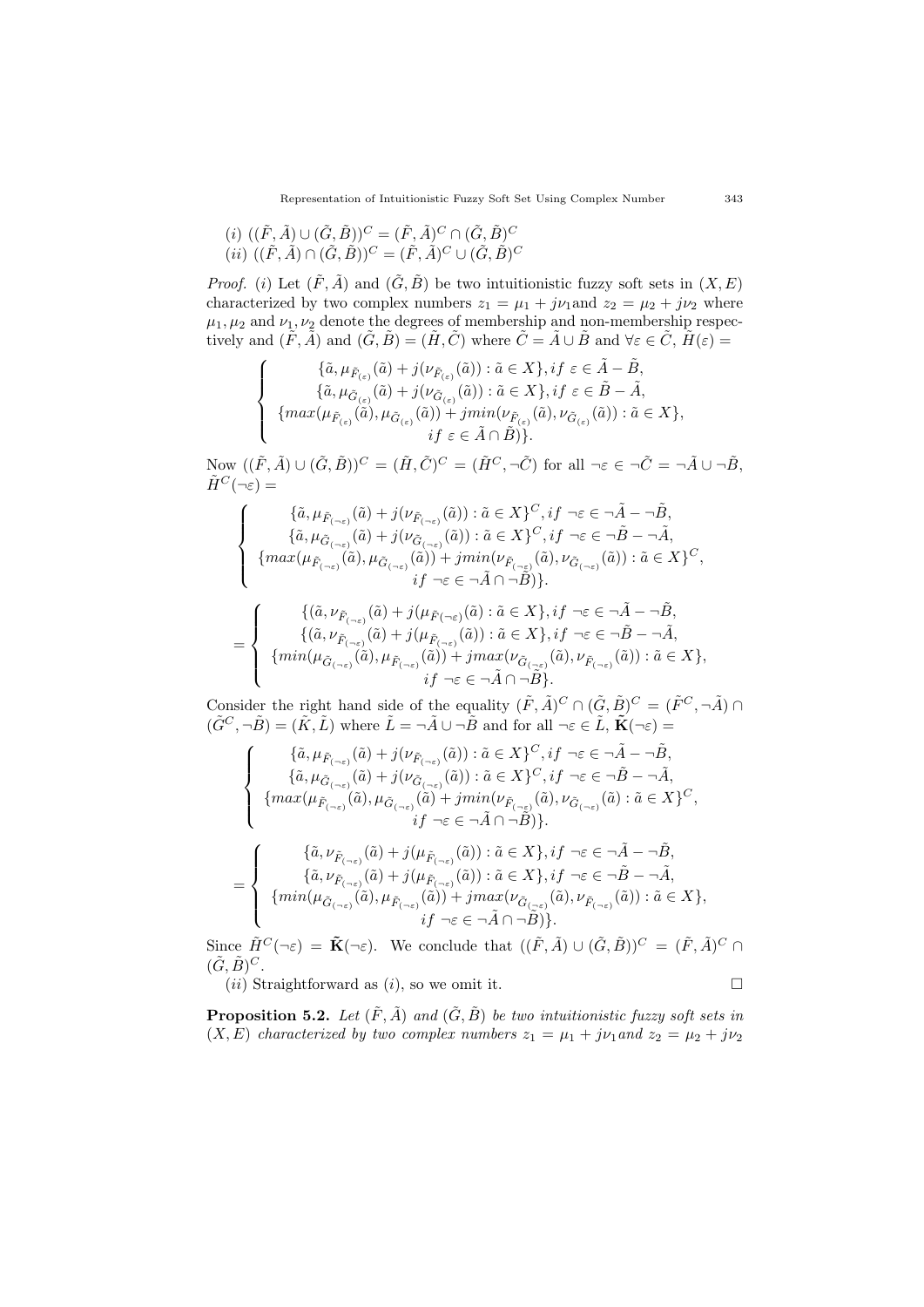*where*  $\mu_1, \mu_2$  *and*  $\nu_1, \nu_2$  *denote the degrees of membership and non-membership respectively, then we have the following result hold:*

 $(i)(\tilde{F}, \tilde{A})(\tilde{G}, \tilde{B}) = (\tilde{G}, \tilde{B}) \oplus (\tilde{F}, \tilde{A})$  $(ii)(\tilde{F}, \tilde{A}) \oplus ((\tilde{G}, \tilde{B}) \oplus (\tilde{H}, \tilde{C})) = ((\tilde{G}, \tilde{A}) \oplus (\tilde{F}, \tilde{B})) \oplus (\tilde{H}, \tilde{C})$ 

*Proof.* (*i*) As we know that

$$
\begin{aligned} (\tilde{F},\tilde{A})=\{\tilde{a},\mu_{\tilde{F}_{(\varepsilon)}}(\tilde{a})+j(\nu_{\tilde{F}_{(\varepsilon)}}(\tilde{a}),\forall \tilde{a}\in X,\forall\; \varepsilon\in \tilde{A}\}\\ (\tilde{G},\tilde{B})=\{\tilde{a},\mu_{\tilde{G}_{(\varepsilon)}}(\tilde{a})+j(\nu_{\tilde{G}_{(\varepsilon)}}(\tilde{a}),\forall \tilde{a}\in X,\forall \varepsilon\in \tilde{B}\}\end{aligned}
$$

Let  $(\tilde{F}, \tilde{A}) \oplus (\tilde{G}, \tilde{B}) = (\tilde{H}, \tilde{C})$  where  $\tilde{C} = \tilde{A} \cap \tilde{B}$  and  $\forall \varepsilon \in \tilde{C}, \tilde{a} \in X$ ,

$$
\mu_{\tilde{H}_{(\varepsilon)}}(\tilde{a}) = \max(\min(\mu_{\tilde{F}_{(\varepsilon)}}(\tilde{a}), 1 - \mu_{\tilde{G}_{(\varepsilon)}}(\tilde{a})), \min(1 - \mu_{\tilde{F}_{(\varepsilon)}}(\tilde{a}), \mu_{\tilde{G}_{(\varepsilon)}}(\tilde{a}))),
$$
  

$$
\nu_{\tilde{H}_{(\varepsilon)}}(\tilde{a}) = \min(\max(\nu_{\tilde{F}_{(\varepsilon)}}(\tilde{a}), 1 - \nu_{\tilde{G}_{(\varepsilon)}}(\tilde{a})), \max(1 - \nu_{\tilde{F}_{(\varepsilon)}}(\tilde{a}), \nu_{\tilde{G}_{(\varepsilon)}}(\tilde{a}))).
$$

. Let 
$$
(\tilde{G}, \tilde{B}) \oplus (\tilde{F}, \tilde{A}) = (\tilde{K}, \tilde{L})
$$
 where  $\tilde{L} = \tilde{A} \cap \tilde{B}$  and  $\forall \varepsilon \in \tilde{L}, \tilde{a} \in X$ ,

$$
\mu_{\tilde{K}_{(\varepsilon)}}(\tilde{a}) = \max(\min(\mu_{\tilde{G}_{(\varepsilon)}}(\tilde{a}), 1 - \mu_{\tilde{F}_{(\varepsilon)}}(\tilde{a})), \min(\mu_{\tilde{F}_{(\varepsilon)}}(\tilde{a}), 1 - \mu_{\tilde{G}_{(\varepsilon)}}(\tilde{a}))),
$$

$$
\nu_{\tilde{K}_{(\varepsilon)}}(\tilde{a}) = jmin(max(\nu_{\tilde{G}_{(\varepsilon)}}(\tilde{a}), 1 - \nu_{\tilde{F}_{(\varepsilon)}}(\tilde{a})), max(\nu_{\tilde{F}_{(\varepsilon)}}(\tilde{a}), 1 - \nu_{\tilde{G}_{(\varepsilon)}}(\tilde{a}))).
$$

It follows that  $(\tilde{H}, \tilde{C}) = (\tilde{K}, \tilde{L})$ . Therefore  $(\tilde{F}, \tilde{A}) \oplus (\tilde{G}, \tilde{B}) = (\tilde{G}, \tilde{B}) \oplus (\tilde{F}, \tilde{A})$ . (*ii*) Straightforward, so we omit it.

**Proposition 5.3.**  $(\tilde{F}, \tilde{A}) \oplus (\phi, \tilde{A}) = (\tilde{F}, \tilde{A})$ .

*Proof.* As we know that  $(\tilde{F}, \tilde{A}) = \{(\tilde{a}, \mu_{\tilde{F}_{(\varepsilon)}}(\tilde{a}) + j(\nu_{\tilde{F}_{(\varepsilon)}}(\tilde{a})), \forall \tilde{a} \in X, \forall \varepsilon \in \tilde{A})\}.$  $(\phi, \tilde{A}) = \{(\tilde{a}, (0 + j(\nu_{\phi_{(\varepsilon)}}(\tilde{a})), \forall \tilde{a} \in X, \forall \varepsilon \in \tilde{A})\}\.$   $(\tilde{F}, \tilde{A}) \oplus (\phi, \tilde{A}) = (\tilde{H}, \tilde{C})$  where  $\tilde{C} = \tilde{A} \cap \tilde{A} = \tilde{A}$ , for all  $\varepsilon \in \tilde{C}, \tilde{a} \in X$ ,

$$
\mu_{\tilde{H}_{(\varepsilon)}}(\tilde{a}) = \max(\min(\mu_{\tilde{F}_{(\varepsilon)}}(\tilde{a}), 1 - \mu_{\phi_{(\varepsilon)}}(\tilde{a})), \min(1 - \mu_{\tilde{F}_{(\varepsilon)}}(\tilde{a}), \mu_{\phi_{(\varepsilon)}}(\tilde{a})))
$$
  
\n
$$
= \max(\min(\mu_{\tilde{F}_{(\varepsilon)}}(\tilde{a}), 1 - 0), \min(1 - \mu_{\tilde{F}_{(\varepsilon)}}(\tilde{a}), 0))
$$
  
\n
$$
= \max(\min(\mu_{\tilde{F}_{(\varepsilon)}}(\tilde{a}), 1), \min(1 - \mu \tilde{F}(\varepsilon)(\tilde{a}), 0))
$$
  
\n
$$
= \max(\mu_{\tilde{F}_{(\varepsilon)}}(\tilde{a}), 0)
$$
  
\n
$$
= \mu_{\tilde{F}_{(\varepsilon)}}(\tilde{a}),
$$

$$
\nu_{\tilde{H}_{(\varepsilon)}}(\tilde{a}) = jmin(max(\nu_{\tilde{F}_{(\varepsilon)}}(\tilde{a}), 1 - \nu_{\phi_{(\varepsilon)}}(\tilde{a})), max(1 - \nu_{\tilde{F}_{(\varepsilon)}}(\tilde{a}), \nu_{\phi_{(\varepsilon)}}(\tilde{a}))
$$
  
\n
$$
= jmin(max(\nu_{\tilde{F}_{(\varepsilon)}}(\tilde{a}), 1 - 1), max(1 - \nu_{\tilde{F}_{(\varepsilon)}}(\tilde{a}), 1))
$$
  
\n
$$
= jmin(max(\nu_{\tilde{F}_{(\varepsilon)}}(\tilde{a}), 0), max(1 - \nu_{\tilde{F}_{(\varepsilon)}}(\tilde{a}), 1))
$$
  
\n
$$
= jmin(\nu_{\tilde{F}_{(\varepsilon)}}(\tilde{a}), 1)
$$
  
\n
$$
= j\nu_{\tilde{F}_{(\varepsilon)}}(\tilde{a}).
$$

Therefore,  $(\tilde{H}, \tilde{C}) = \{(\tilde{a}, \mu_{\tilde{F}_{(\varepsilon)}}(\tilde{a}) + j(\nu_{\tilde{F}_{(\varepsilon)}}(\tilde{a})), \forall \tilde{a} \in X, \forall \varepsilon \in \tilde{C} = \tilde{A})\}.$  Thus  $(\tilde{F}, \tilde{A}) \oplus (\phi, \tilde{A}) = (\tilde{F}, \tilde{A}).$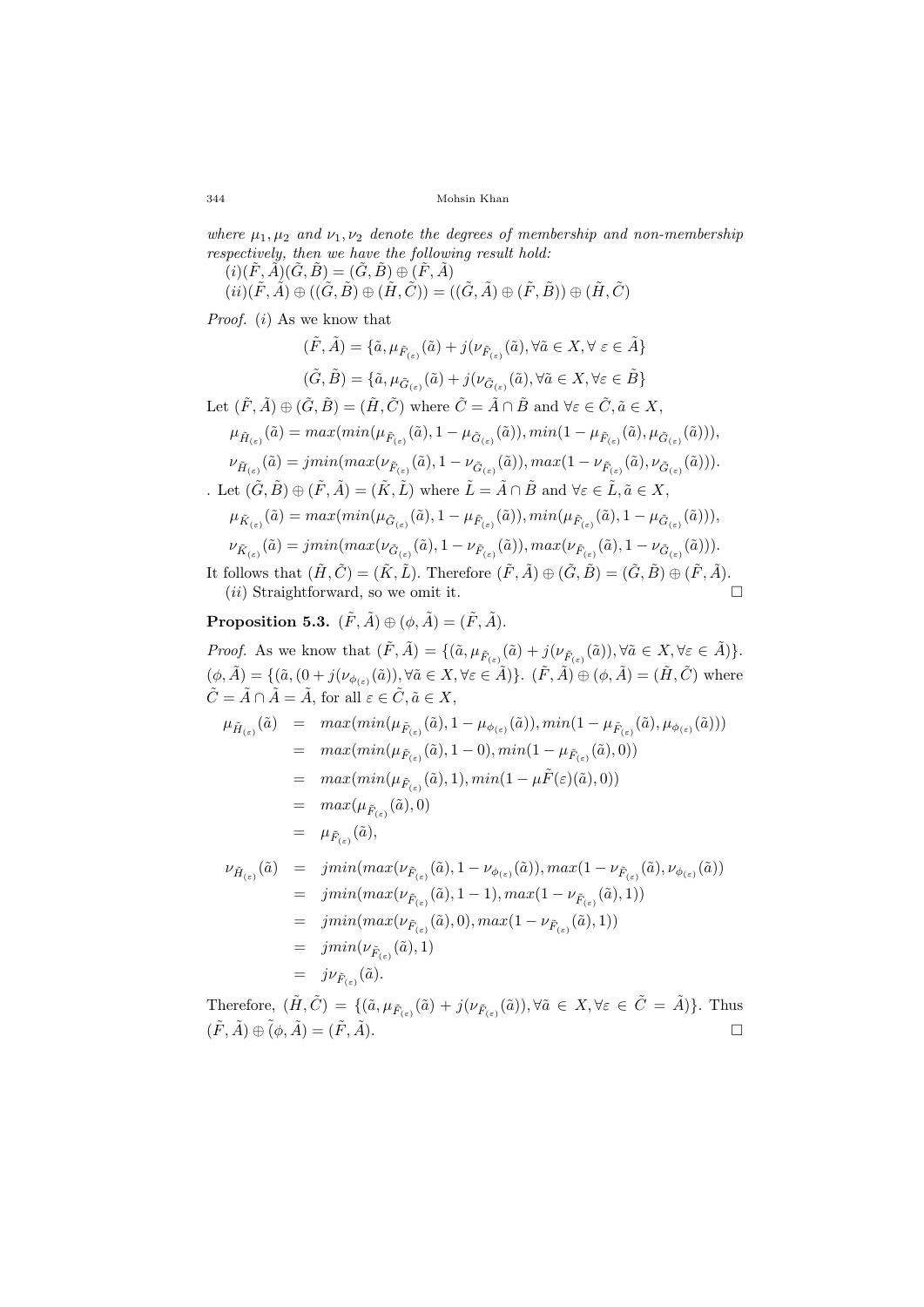**Proposition 5.4.** (*i*)  $(\tilde{F}, \tilde{A}) \oplus (\phi, \tilde{A}) = (\tilde{F}, \tilde{A})$  $(iii)$   $(\tilde{F}, \tilde{A}) \oplus (\tilde{X}, \tilde{A}) = (\phi, \tilde{A})$ *Proof.* (i)  $(\tilde{F}, \tilde{A}) = \{(\tilde{a}, (\mu_{\tilde{F}_{(\varepsilon)}}(\tilde{a}) + j(\nu_{\tilde{F}_{(\varepsilon)}}(\tilde{a})), \forall \tilde{a} \in X, \forall \varepsilon \in \tilde{A})\}.$  ( $\phi, \tilde{A}) =$  $\{(\tilde{a}, (0+j(\nu_{\phi_{(\varepsilon)}}(\tilde{a})), \forall \tilde{a} \in X, \forall \varepsilon \in \tilde{A})\}\)$ . Now  $(\tilde{F}, \tilde{A}) \odot (\phi, \tilde{A}) = (\tilde{H}, \tilde{C})$  where  $\tilde{C} = \tilde{A} \cap \tilde{A} = \tilde{A}$ , for all  $\varepsilon \in \tilde{C}, \tilde{a} \in X$ ,  $\mu_{\tilde{H}_{(\varepsilon)}}(\tilde{a}) = min(\mu_{\tilde{F}_{(\varepsilon)}}(\tilde{a}), 1 - \mu_{\phi_{(\varepsilon)}}(\tilde{a}))$  $= \ min(\mu_{\tilde{F}_{(\varepsilon)}}(\tilde{a}), 1-0)$ 

$$
= min(\mu_{\tilde{F}_{(\varepsilon)}}(\tilde{a}), 1)
$$
  
\n
$$
= \mu_{\tilde{F}_{(\varepsilon)}}(\tilde{a})
$$
  
\n
$$
\nu_{\tilde{H}_{(\varepsilon)}}(\tilde{a}) = jmax(\nu_{\tilde{F}_{(\varepsilon)}}(\tilde{a}), 1 - \nu_{\phi_{(\varepsilon)}}(\tilde{a}))
$$
  
\n
$$
= jmax(\nu_{\tilde{F}_{(\varepsilon)}}(\tilde{a}), 1 - 1)
$$
  
\n
$$
= jmax(\nu_{\tilde{F}_{(\varepsilon)}}(\tilde{a}), 0)
$$
  
\n
$$
= j\nu_{\tilde{F}_{(\varepsilon)}}(\tilde{a})
$$

Therefore,  $(\tilde{H}, \tilde{C}) = \{(\tilde{a}, (\mu_{\tilde{F}_{(\varepsilon)}}(\tilde{a}) + j(\nu_{\tilde{F}_{(\varepsilon)}}(\tilde{a})), \forall \tilde{a} \in X, \forall \varepsilon \in \tilde{C} = \tilde{A})\}.$  Thus,  $(\tilde{F}, \tilde{A}) \oplus (\phi, \tilde{A}) = (\tilde{F}, \tilde{A}).$ 

 $(ii)$   $(\tilde{F}, \tilde{A}) \oplus (X, \tilde{A}) = (\phi, \tilde{A}),$   $(\tilde{F}, \tilde{A}) = \{(\tilde{a}, (\mu_{\tilde{F}_{(\varepsilon)}}(\tilde{a}) + j(\nu_{\tilde{F}_{(\varepsilon)}}(\tilde{a})), \forall \tilde{a} \in$  $(X, \forall \varepsilon \in \tilde{A})\}\right\\cdot (\tilde{X}, \tilde{A}) = \{(\tilde{a}, (\mu_{X_{(\varepsilon)}}(\tilde{a}) + 0j), \forall \tilde{a} \in X, \forall \varepsilon \in \tilde{A})\}\right\}.$  Now  $(\tilde{F}, \tilde{A}) \in$  $(\tilde{X}, \tilde{A}) = (\tilde{H}, \tilde{C})$  where  $\tilde{C} = \tilde{A} \cap \tilde{A} = \tilde{A}$ , for all  $\varepsilon \in \tilde{C}, \tilde{a} \in X$ ,

$$
\mu_{\tilde{H}_{(\varepsilon)}}(\tilde{a}) = \min(\mu_{\tilde{F}_{(\varepsilon)}}(\tilde{a}), 1 - \mu_{\mathbf{X}_{(\varepsilon)}}(\tilde{a}))
$$
\n
$$
= \min(\mu_{\tilde{F}_{(\varepsilon)}}(\tilde{a}), 1 - 1)
$$
\n
$$
= \min(\mu_{\tilde{F}_{(\varepsilon)}}(\tilde{a}), 0)
$$
\n
$$
= 0
$$
\n
$$
\nu_{\tilde{H}_{(\varepsilon)}}(\tilde{a}) = \hat{j} \max(\nu_{\tilde{F}_{(\varepsilon)}}(\tilde{a}), 1 - \nu_{\mathbf{X}_{(\varepsilon)}}(\tilde{a}))
$$
\n
$$
= \hat{j} \max(\nu_{\tilde{F}_{(\varepsilon)}}(\tilde{a}), 1 - 0)
$$
\n
$$
= \hat{j} \max(\nu_{\tilde{F}_{(\varepsilon)}}(\tilde{a}), 1)
$$
\n
$$
= \hat{j}
$$
\n
$$
\tilde{H}_{(\varepsilon)}(\tilde{a}) = \hat{j}
$$
\n
$$
\tilde{H}_{(\varepsilon)}(\tilde{a}) = \hat{j} \quad \text{and} \quad \tilde{H}_{(\varepsilon)}(\tilde{a}) = \hat{j}
$$
\n
$$
\tilde{H}_{(\varepsilon)}(\tilde{a}) = \hat{j} \quad \text{and} \quad \tilde{H}_{(\varepsilon)}(\tilde{a}) = \hat{H}_{(\varepsilon)}(\tilde{a}) \quad \forall \tilde{a} \in X \quad \forall \varepsilon \in \tilde{C} = \tilde{A}
$$

Therefore,  $(\tilde{H}, \tilde{C}) = \{(\tilde{a}, (0 + j(\nu_{\tilde{F}_{(\varepsilon)}}(\tilde{a})), \forall \tilde{a} \in X, \forall \varepsilon \in \tilde{C} = \tilde{A})\}\.$  Thus  $(\tilde{F}, \tilde{A}) \oplus$  $(X, \tilde{A}) = (\phi, \tilde{A}).$ 

## **6. Conclusion**

In this paper, we defined the hybrid structure which is the combination of soft set and complex number representation of intuitionistic fuzzy set. It is basically intuitionistic fuzzy soft set but with representation of membership and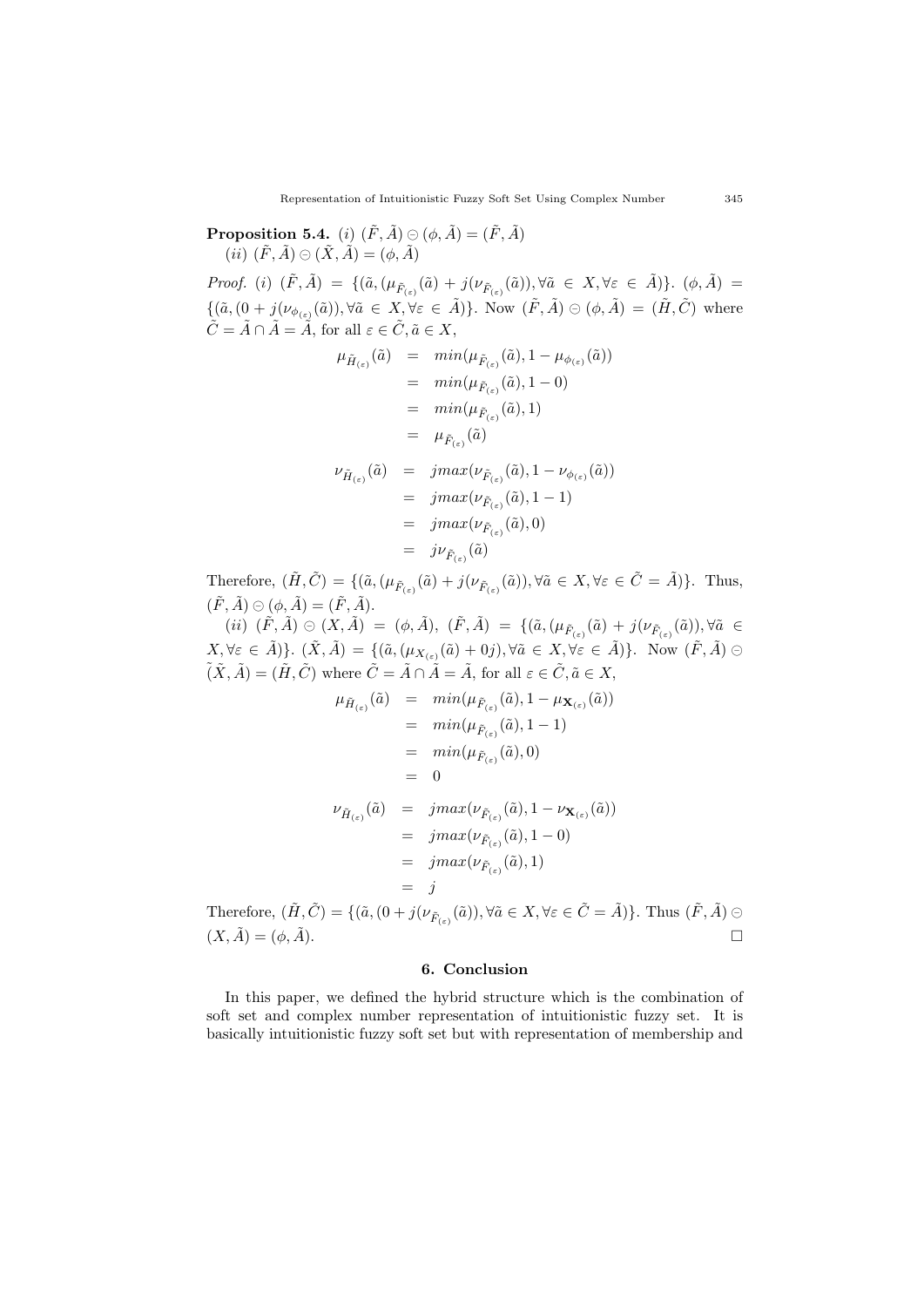non-membership by complex numbers. Further, we defined basic set theoretic operations such as complement, union, intersection, restricted union, restricted intersection etc. for this hybrid structure. Moreover, we developed this theory to establish some more set theoretic operation s like Disjunctive sum, difference, product, conjugate etc. We also studied de Morgan laws and their properties in this paper. In the future, we will define algebraic soft structures based on this approach of complex numbers.

#### **REFERENCES**

- 1. B. Ahmad and A. Kharal, "*On Fuzzy Soft Sets*", Advances in Fuzzy Systems, **2009** (2009).
- 2. A. Alkouri and A. Salleh, "*Complex intuitionistic fuzzy sets*," in International Conference on Fundamental and Applied Sciences, AIP Conference Proceedings **1482** (2012), 464-470.
- 3. A. Alkouri and A.R. Salleh, *Some operations on complex Atanassov's intuitionistic fuzzy sets*, AIP Conference Proceedings 1571, **987** (2013).
- 4. K.T. Atanassov, "*Intuitionistic fuzzy sets*," Fuzzy Sets and Systems **20** (1986), 87-96.
- 5. K.T. Atanassov, *Intuitionistic fuzzy sets*, Theory and applications of Studies in Fuzziness and Soft Computing, Physica, Heidelberg, Germany **35**, 1999.
- 6. K.V. Babitha and Sunil Jacob John, *Generalized Intuitionistic Fuzzy Soft sets and its applications*, Gen. Math. Notes **7** (2011), 1-14.
- 7. T.M. Basu, N.K. Mahapetra, S.K. Mondal, *On Some New Operations in Fuzzy soft Set and Intuitionistic Fuzzy soft Set Theor*y, Department of Applied Mathematics with Oceanology and computer Programming, Vidyasagar University, Midnapure -721102, W.B., India.
- 8. M. Bashir, A.R. Salleh, and S. Alkhazaleh, *Possibility Intuitionistic Fuzzy Soft Set*, Advances in Decision Sciences **2012** (2012), Article ID 404325, 24 pages, doi:10.1155/2012/404325.
- 9. M. Bora, T. Jyoti Neog, D. Kumar Sut, *Some New Operations of Intuitionistic Fuzzy Soft Set*, International Journal of Soft Computing and Engineering (IJSCE) ISSN: 2231-2307, **2**  $(2012)$ .
- 10. S. Broumi, F. Smarandache, *Intuitionistic Fuzzy Soft Expert Sets and its Application in Decision Making*, Journal of New Theory, Number **1** (2015), 89-105.
- 11. S. Broumi, F. Smarandache, *Mapping on Intuitionistic Fuzzy Soft Expert Sets and its Application in Decision Making*, Journal of New Results in science, **9** (2015), 1-10.
- 12. S. Broumi, *Q-Intuitionistic Fuzzy Soft Sets*, Journal of New Theory **5** (2015), 80-91.
- 13. M.D. Cock, C. Cornelis and E.E. Kerre, "*Intuitionistic Fuzzy Relational Images*," Studies in Computational Intelligence **2** (2005), 129-145.
- 14. S. Coupland, R. John, *New geometric inference techniques for type-2 fuzzy sets*, International Journal of Approximate Reasoning **49** (2008), 198-211.
- 15. S.P. De, R.P. Krishna, *A new approach to mining fuzzy databases using nearest neighb or classification by exploiting attribute hierarchies*, Int J. Intell Syst **19** (2004), 1277-1290.
- 16. G. Deschrijive and E.E. Kerre, "*On the Position of Intuitionistic Fuzzy Set Theory in the Framework of Theories Modelling Imprecision*," Information Sciences **177** ( 2007), 1860- 1866.
- 17. B. Dinda and T.K. Samanta, *Relations on Intuitionistic Fuzzy Soft Sets*, Gen. Math. Notes, **l** (2010), 74-83.
- 18. D. Drianko, H. Hellendorf, M. Reinfrank, *An introduction to fuzzy control*, Berlin: Springer-Verlag, 1993.
- 19. A. Kandel, *Fuzzy mathematical techniques with applications*, New York: Addison Wesley, 1987.